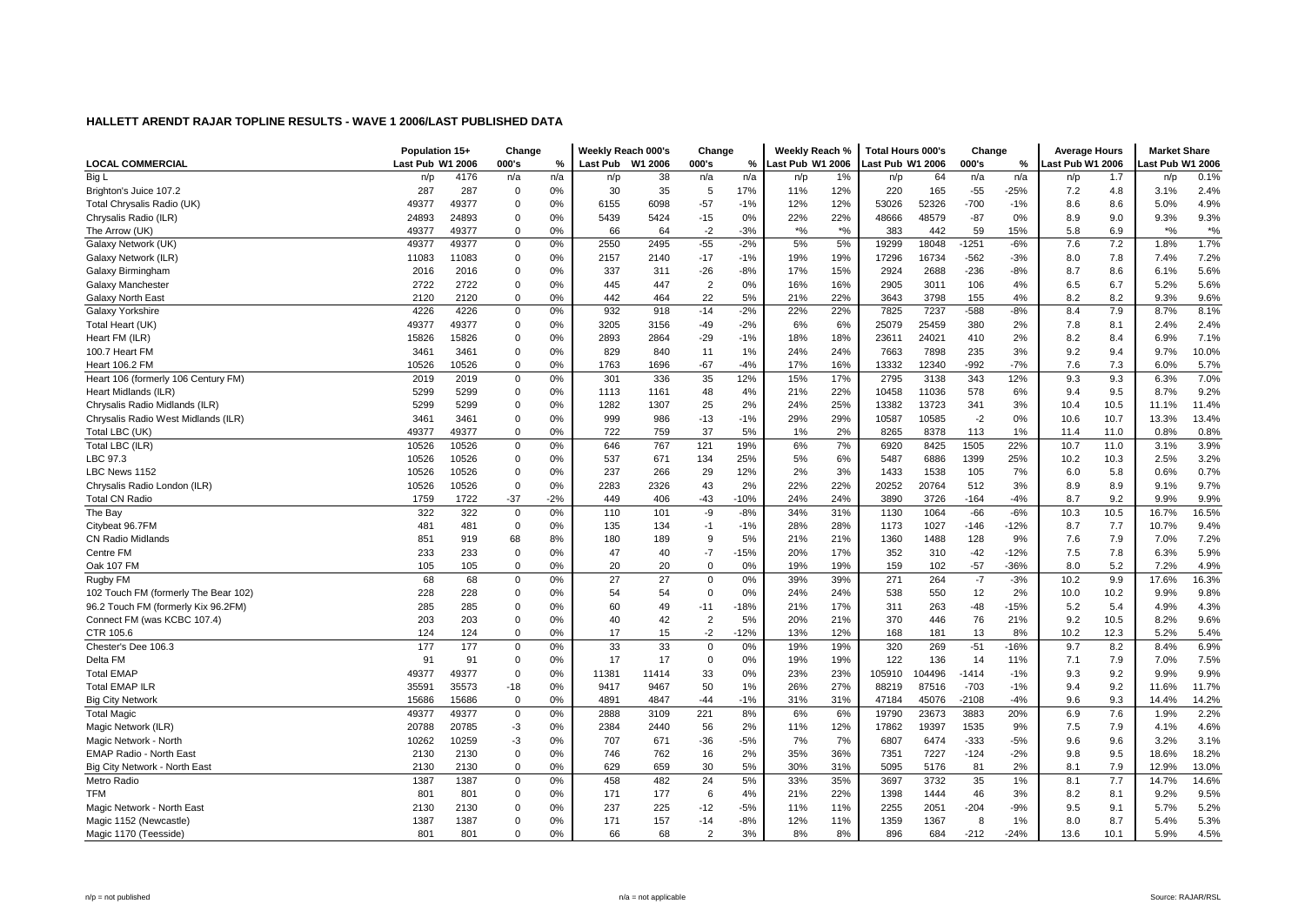|                                          | Population 15+   |       | Change      |    | Weekly Reach 000's |         | Change         |        | Weekly Reach %   |     | <b>Total Hours 000's</b> |       | Change  |        | <b>Average Hours</b> |      | <b>Market Share</b> |       |
|------------------------------------------|------------------|-------|-------------|----|--------------------|---------|----------------|--------|------------------|-----|--------------------------|-------|---------|--------|----------------------|------|---------------------|-------|
| <b>LOCAL COMMERCIAL</b>                  | Last Pub W1 2006 |       | 000's       | %  | Last Pub           | W1 2006 | 000's          | $\%$   | Last Pub W1 2006 |     | ast Pub W1 2006          |       | 000's   | %      | ast Pub W1 2006.     |      | ast Pub W1 2006     |       |
| Metro Radio/Magic 1152                   | 1387             | 1387  | $\Omega$    | 0% | 538                | 551     | 13             | 2%     | 39%              | 40% | 5056                     | 5099  | 43      | 1%     | 9.4                  | 9.3  | 20.2%               | 20.0% |
| TFM/Magic 1170                           | 801              | 801   | $\mathbf 0$ | 0% | 210                | 212     | $\overline{2}$ | 1%     | 26%              | 27% | 2295                     | 2128  | $-167$  | $-7%$  | 10.9                 | 10.0 | 15.0%               | 13.9% |
| <b>EMAP Radio - North West</b>           | 4975             | 4975  | $\mathbf 0$ | 0% | 1517               | 1471    | $-46$          | $-3%$  | 30%              | 30% | 15851                    | 14152 | $-1699$ | $-11%$ | 10.4                 | 9.6  | 15.1%               | 14.0% |
| Big City Network - North West            | 4871             | 4871  | 0           | 0% | 1375               | 1338    | $-37$          | $-3%$  | 28%              | 27% | 13280                    | 11790 | $-1490$ | $-11%$ | 9.7                  | 8.8  | 12.9%               | 12.0% |
| Radio City 96.7                          | 1766             | 1766  | $\Omega$    | 0% | 507                | 501     | -6             | $-1%$  | 29%              | 28% | 5822                     | 5085  | $-737$  | $-13%$ | 11.5                 | 10.2 | 14.9%               | 13.6% |
| Key 103 (Manchester)                     | 2722             | 2722  | $\mathbf 0$ | 0% | 597                | 592     | $-5$           | $-1%$  | 22%              | 22% | 4528                     | 4400  | $-128$  | $-3%$  | 7.6                  | 7.4  | 8.3%                | 8.2%  |
| 97.4 Rock FM                             | 1334             | 1337  | 3           | 0% | 317                | 287     | $-30$          | $-9%$  | 24%              | 21% | 2457                     | 2272  | $-185$  | $-8%$  | 7.7                  | 7.9  | 9.1%                | 8.5%  |
| Magic Network - North West               | 4966             | 4966  | $\Omega$    | 0% | 255                | 223     | $-32$          | $-13%$ | 5%               | 4%  | 2571                     | 2361  | $-210$  | $-8%$  | 10.1                 | 10.6 | 2.4%                | 2.3%  |
| Magic 1548 (Liverpool)                   | 1766             | 1766  | $\mathbf 0$ | 0% | 100                | 83      | $-17$          | $-17%$ | 6%               | 5%  | 1050                     | 807   | $-243$  | $-23%$ | 10.5                 | 9.7  | 2.7%                | 2.2%  |
| Magic 1152 (Manchester)                  | 2722             | 2722  | $\Omega$    | 0% | 111                | 103     | -8             | $-7%$  | 4%               | 4%  | 1290                     | 1211  | $-79$   | $-6%$  | 11.6                 | 11.8 | 2.4%                | 2.3%  |
| Magic 999 (Preston)                      | 1098             | 1098  | 0           | 0% | 42                 | 37      | $-5$           | $-12%$ | 4%               | 3%  | 386                      | 339   | $-47$   | $-12%$ | 9.1                  | 9.2  | 1.7%                | 1.5%  |
| Key 103/Magic 1152 (Manchester)          | 2722             | 2722  | $\mathbf 0$ | 0% | 676                | 660     | $-16$          | $-2%$  | 25%              | 24% | 5818                     | 5611  | $-207$  | $-4%$  | 8.6                  | 8.5  | 10.7%               | 10.4% |
| Radio City 96.7/Magic 1548               | 1766             | 1766  | $\mathbf 0$ | 0% | 557                | 547     | $-10$          | $-2%$  | 32%              | 31% | 6872                     | 5892  | $-980$  | $-14%$ | 12.3                 | 10.8 | 17.5%               | 15.7% |
| 97.4 Rock FM/Magic 999                   | 1438             | 1441  | 3           | 0% | 347                | 309     | $-38$          | $-11%$ | 24%              | 21% | 2843                     | 2611  | $-232$  | $-8%$  | 8.2                  | 8.5  | 9.7%                | 9.0%  |
| <b>EMAP Radio - Yorkshire</b>            | 3165             | 3162  | $-3$        | 0% | 929                | 905     | $-24$          | $-3%$  | 29%              | 29% | 8632                     | 8825  | 193     | 2%     | 9.3                  | 9.8  | 12.7%               | 13.3% |
| Big City Network - Yorkshire             | 3165             | 3162  | $-3$        | 0% | 798                | 776     | $-22$          | $-3%$  | 25%              | 25% | 6652                     | 6763  | 111     | 2%     | 8.3                  | 8.7  | 9.8%                | 10.2% |
| 96.3 Radio Aire                          | 944              | 941   | $-3$        | 0% | 161                | 150     | $-11$          | $-7%$  | 17%              | 16% | 1418                     | 1385  | $-33$   | $-2%$  | 8.8                  | 9.3  | 7.5%                | 7.6%  |
| Hallam FM                                | 1280             | 1280  | 0           | 0% | 397                | 381     | $-16$          | $-4%$  | 31%              | 30% | 2983                     | 3182  | 199     | 7%     | 7.5                  | 8.4  | 11.0%               | 12.1% |
| 96.9 Viking FM                           | 1109             | 1109  | $\mathbf 0$ | 0% | 247                | 252     | 5              | 2%     | 22%              | 23% | 2251                     | 2196  | $-55$   | $-2%$  | 9.1                  | 8.7  | 8.8%                | 8.7%  |
| Magic Network - Yorkshire                | 3165             | 3162  | $-3$        | 0% | 216                | 223     | $\overline{7}$ | 3%     | 7%               | 7%  | 1980                     | 2062  | 82      | 4%     | 9.2                  | 9.2  | 2.9%                | 3.1%  |
| Magic 828 (Leeds)                        | 944              | 941   | $-3$        | 0% | 95                 | 87      | -8             | $-8%$  | 10%              | 9%  | 807                      | 970   | 163     | 20%    | 8.5                  | 11.1 | 4.3%                | 5.3%  |
| Magic AM (Sheffield)                     | 1280             | 1280  | $\mathbf 0$ | 0% | 53                 | 68      | 15             | 28%    | 4%               | 5%  | 417                      | 523   | 106     | 25%    | 7.8                  | 7.7  | 1.5%                | 2.0%  |
| Magic 1161 (Hull)                        | 1109             | 1109  | $\mathbf 0$ | 0% | 65                 | 68      | 3              | 5%     | 6%               | 6%  | 577                      | 568   | -9      | $-2%$  | 8.9                  | 8.3  | 2.2%                | 2.2%  |
| 96.3 Radio Aire/Magic 828                | 944              | 941   | -3          | 0% | 234                | 216     | $-18$          | $-8%$  | 25%              | 23% | 2225                     | 2355  | 130     | 6%     | 9.5                  | 10.9 | 11.8%               | 12.9% |
| Hallam FM/Magic AM                       | 1280             | 1280  | $\Omega$    | 0% | 426                | 418     | -8             | $-2%$  | 33%              | 33% | 3399                     | 3705  | 306     | 9%     | 8.0                  | 8.9  | 12.6%               | 14.1% |
| 96.9 Viking FM/Magic 1161                | 1109             | 1109  | $\mathbf 0$ | 0% | 275                | 277     | $\overline{2}$ | 1%     | 25%              | 25% | 2828                     | 2764  | $-64$   | $-2%$  | 10.3                 | 10.0 | 11.0%               | 10.9% |
| <b>Total Kerrang!</b>                    | 49377            | 49377 | $\mathbf 0$ | 0% | 1149               | 1202    | 53             | 5%     | 2%               | 2%  | 5220                     | 6393  | 1173    | 22%    | 4.5                  | 5.3  | 0.5%                | 0.6%  |
| Kerrang! 105.2                           | 3468             | 3461  | $-7$        | 0% | 354                | 366     | 12             | 3%     | 10%              | 11% | 2454                     | 2770  | 316     | 13%    | 6.9                  | 7.6  | 3.0%                | 3.5%  |
| EMAP Radio London (Magic 105.4/Kiss 100) | 10526            | 10526 | $\Omega$    | 0% | 2732               | 2818    | 86             | 3%     | 26%              | 27% | 19021                    | 22891 | 3870    | 20%    | 7.0                  | 8.1  | 8.6%                | 10.6% |
| Kiss 100 FM                              | 10526            | 10526 | $\mathbf 0$ | 0% | 1432               | 1288    | $-144$         | $-10%$ | 14%              | 12% | 8148                     | 7899  | $-249$  | $-3%$  | 5.7                  | 6.1  | 3.7%                | 3.7%  |
| Magic 105.4                              | 10526            | 10526 | $\mathbf 0$ | 0% | 1672               | 1865    | 193            | 12%    | 16%              | 18% | 10873                    | 14991 | 4118    | 38%    | 6.5                  | 8.0  | 4.9%                | 7.0%  |
| <b>Total Kiss</b>                        | 49377            | 49377 | $\mathbf 0$ | 0% | 2303               | 2251    | $-52$          | $-2%$  | 5%               | 5%  | 11491                    | 11885 | 394     | 3%     | 5.0                  | 5.3  | 1.1%                | 1.1%  |
| <b>EMAP Total Scotland</b>               | 4180             | 4180  | $\mathbf 0$ | 0% | 1794               | 1825    | 31             | 2%     | 43%              | 44% | 21833                    | 21423 | $-410$  | $-2%$  | 12.2                 | 11.7 | 25.0%               | 25.3% |
| <b>EMAP Central Scotland</b>             | 2748             | 2748  | $\mathbf 0$ | 0% | 1047               | 1087    | 40             | 4%     | 38%              | 40% | 12071                    | 12427 | 356     | 3%     | 11.5                 | 11.4 | 21.3%               | 22.2% |
| <b>Total Radio Clyde</b>                 | 1834             | 1834  | $\Omega$    | 0% | 721                | 761     | 40             | 6%     | 39%              | 41% | 8585                     | 8872  | 287     | 3%     | 11.9                 | 11.7 | 23.3%               | 24.4% |
| Clyde 1 FM                               | 1834             | 1834  | $\mathbf 0$ | 0% | 588                | 614     | 26             | 4%     | 32%              | 33% | 5504                     | 5924  | 420     | 8%     | 9.4                  | 9.6  | 14.9%               | 16.3% |
| Clyde 2                                  | 1834             | 1834  | $\mathbf 0$ | 0% | 316                | 331     | 15             | 5%     | 17%              | 18% | 3081                     | 2948  | $-133$  | $-4%$  | 9.8                  | 8.9  | 8.3%                | 8.1%  |
| <b>Total Radio Forth</b>                 | 1041             | 1041  | $\mathbf 0$ | 0% | 335                | 333     | $-2$           | $-1%$  | 32%              | 32% | 3478                     | 3555  | 77      | 2%     | 10.4                 | 10.7 | 15.5%               | 16.4% |
| ForthOne                                 | 1041             | 1041  | $\mathbf 0$ | 0% | 302                | 297     | $-5$           | $-2%$  | 29%              | 29% | 2786                     | 3059  | 273     | 10%    | 9.2                  | 10.3 | 12.5%               | 14.1% |
| Forth <sub>2</sub>                       | 1041             | 1041  | $\Omega$    | 0% | 88                 | 103     | 15             | 17%    | 8%               | 10% | 692                      | 496   | $-196$  | $-28%$ | 7.9                  | 4.8  | 3.1%                | 2.3%  |
| Total Radio Tay                          | 373              | 373   | $\mathbf 0$ | 0% | 170                | 160     | $-10$          | $-6%$  | 46%              | 43% | 2447                     | 2273  | $-174$  | $-7%$  | 14.4                 | 14.2 | 34.0%               | 32.1% |
| Tay-FM                                   | 373              | 373   | $\mathbf 0$ | 0% | 116                | 110     | -6             | $-5%$  | 31%              | 30% | 1314                     | 1193  | $-121$  | $-9%$  | 11.3                 | 10.8 | 18.3%               | 16.9% |
| Radio Tay-AM                             | 373              | 373   | $\Omega$    | 0% | 97                 | 91      | -6             | $-6%$  | 26%              | 24% | 1133                     | 1080  | $-53$   | $-5%$  | 11.6                 | 11.8 | 15.8%               | 15.2% |
| <b>Total Northsound Radio</b>            | 297              | 297   | $\mathbf 0$ | 0% | 158                | 150     | -8             | $-5%$  | 53%              | 50% | 1863                     | 1914  | 51      | 3%     | 11.8                 | 12.8 | 30.2%               | 30.3% |
| Northsound One                           | 297              | 297   | $\Omega$    | 0% | 139                | 127     | $-12$          | $-9%$  | 47%              | 43% | 1326                     | 1300  | $-26$   | $-2%$  | 9.5                  | 10.2 | 21.5%               | 20.6% |
| Northsound Two                           | 297              | 297   | 0           | 0% | 57                 | 54      | -3             | $-5%$  | 19%              | 18% | 538                      | 615   | 77      | 14%    | 9.4                  | 11.4 | 8.7%                | 9.7%  |
| West Sound (inc. West FM)                | 377              | 377   | $\mathbf 0$ | 0% | 163                | 166     | 3              | 2%     | 43%              | 44% | 1983                     | 1695  | $-288$  | $-15%$ | 12.1                 | 10.2 | 28.2%               | 26.4% |
| Moray Firth Radio                        | 236              | 236   | $\mathbf 0$ | 0% | 111                | 112     | $\overline{1}$ | 1%     | 47%              | 47% | 1392                     | 1360  | $-32$   | $-2%$  | 12.5                 | 12.2 | 25.3%               | 25.0% |
| Radio Borders                            | 102              | 102   | $\mathbf 0$ | 0% | 55                 | 56      | $\mathbf{1}$   | 2%     | 54%              | 54% | 836                      | 811   | $-25$   | $-3%$  | 15.1                 | 14.6 | 39.2%               | 38.9% |
| C.F.M.Radio                              | 235              | 235   | $\Omega$    | 0% | 105                | 102     | -3             | $-3%$  | 44%              | 44% | 1384                     | 1206  | $-178$  | $-13%$ | 13.2                 | 11.8 | 25.6%               | 23.5% |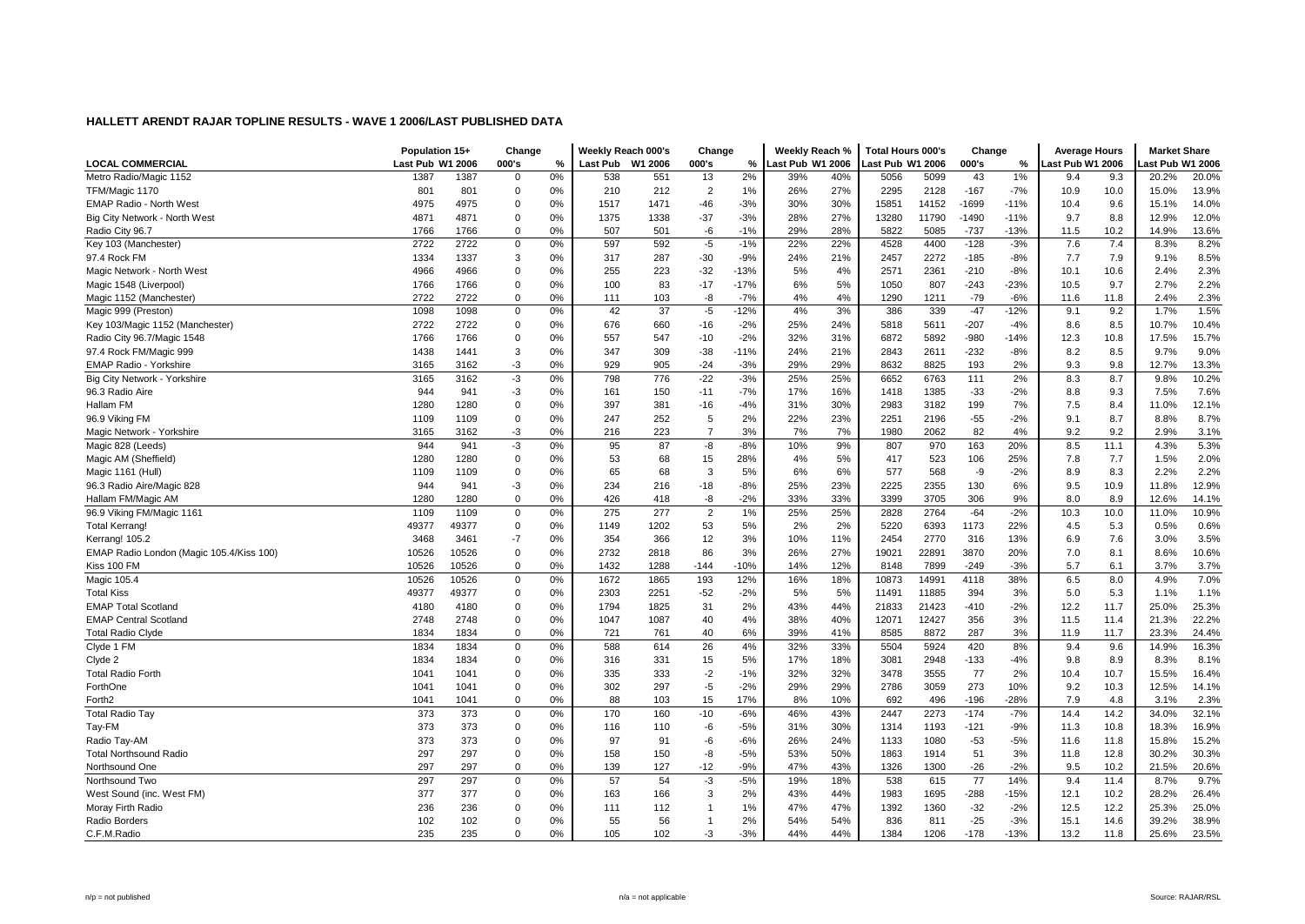|                                      | Population 15+   |       | Change      |       | Weekly Reach 000's |         | Change         |        | Weekly Reach %             |               | <b>Total Hours 000's</b> |        | Change  |        | <b>Average Hours</b> |      | <b>Market Share</b> |                    |
|--------------------------------------|------------------|-------|-------------|-------|--------------------|---------|----------------|--------|----------------------------|---------------|--------------------------|--------|---------|--------|----------------------|------|---------------------|--------------------|
| LOCAL COMMERCIAL                     | Last Pub W1 2006 |       | 000's       | %     | Last Pub           | W1 2006 | 000's          | %      | Last Pub W1 2006           |               | Last Pub W1 2006         |        | 000's   | %      | ast Pub W1 2006.     |      | ast Pub W1 2006     |                    |
| Downtown Radio (DTR) / Cool FM       | 1339             | 1339  | $\mathbf 0$ | 0%    | 533                | 499     | $-34$          | $-6%$  | 40%                        | 37%           | 5762                     | 4962   | $-800$  | $-14%$ | 10.8                 | 9.9  | 19.2%               | 17.5%              |
| Cool FM                              | 917              | 917   | $\mathbf 0$ | 0%    | 305                | 281     | $-24$          | $-8%$  | 33%                        | 31%           | 3109                     | 2565   | $-544$  | $-17%$ | 10.2                 | 9.1  | 14.6%               | 12.6%              |
| Downtown Radio (DTR)                 | 1339             | 1339  | 0           | 0%    | 294                | 269     | $-25$          | $-9%$  | 22%                        | 20%           | 2653                     | 2397   | $-256$  | $-10%$ | 9.0                  | 8.9  | 8.8%                | 8.5%               |
| Wave 105 FM                          | 1803             | 1799  | $-4$        | 0%    | 380                | 362     | $-18$          | $-5%$  | 21%                        | 20%           | 3416                     | 3628   | 212     | 6%     | 9.0                  | 10.0 | 8.1%                | 8.5%               |
| <b>Total Vibe FM</b>                 | 4004             | 4001  | $-3$        | 0%    | 532                | 507     | $-25$          | $-5%$  | 13%                        | 13%           | 4173                     | 3728   | $-445$  | $-11%$ | 7.8                  | 7.3  | 4.8%                | 4.2%               |
| Vibe East                            | 1845             | 1841  | $-4$        | 0%    | 305                | 265     | $-40$          | $-13%$ | 17%                        | 14%           | 2423                     | 2012   | $-411$  | $-17%$ | 7.9                  | 7.6  | 5.9%                | 4.8%               |
| Vibe West                            | 2159             | 2159  | 0           | 0%    | 227                | 243     | 16             | 7%     | 11%                        | 11%           | 1750                     | 1717   | $-33$   | $-2%$  | 7.7                  | 7.1  | 3.8%                | 3.7%               |
| Energy FM                            | 64               | 64    | $\mathbf 0$ | 0%    | 12                 | 12      | $\Omega$       | 0%     | 19%                        | 18%           | 98                       | 129    | 31      | 32%    | 7.9                  | 10.9 | 6.4%                | 8.1%               |
| <b>Total GCap Media UK</b>           | 49377            | 49377 | $\mathbf 0$ | 0%    | 16332              | 16203   | $-129$         | $-1%$  | 33%                        | 33%           | 154432                   | 152803 | $-1629$ | $-1%$  | 9.5                  | 9.4  | 14.5%               | 14.4%              |
| GCap Media - National Brands Total   | 49377            | 49377 | 0           | 0%    | 10359              | 10341   | $-18$          | 0%     | 21%                        | 21%           | 84398                    | 85870  | 1472    | 2%     | 8.1                  | 8.3  | 7.9%                | 8.1%               |
| Classic FM                           | 49377            | 49377 | 0           | 0%    | 5910               | 5711    | $-199$         | $-3%$  | 12%                        | 12%           | 45140                    | 43868  | $-1272$ | $-3%$  | 7.6                  | 7.7  | 4.3%                | 4.2%               |
| <b>Capital Disney</b>                | 49377            | 49377 | 0           | 0%    | 34                 | 53      | 19             | 56%    | $*9/6$                     | $*$ %         | 127                      | 166    | 39      | 31%    | 3.7                  | 3.1  | $*9/6$              | $*$ %              |
| <b>Capital Life</b>                  | 49377            | 49377 | 0           | 0%    | 85                 | 78      | $-7$           | $-8%$  | $\boldsymbol{^{*0}}\!/\!o$ | $*$ %         | 759                      | 422    | $-337$  | $-44%$ | 8.9                  | 5.4  | 0.1%                | $*$ %              |
| Core                                 | 49377            | 49377 | 0           | 0%    | 104                | 110     | 6              | 6%     | $^{\ast}$ %                | $*$ %         | 497                      | 375    | $-122$  | $-25%$ | 4.8                  | 3.4  | $*9/6$              | $^{*0/0}$          |
| <b>Planet Rock</b>                   | 49377            | 49377 | $\mathbf 0$ | 0%    | 325                | 461     | 136            | 42%    | 1%                         | 1%            | 1469                     | 2575   | 1106    | 75%    | 4.5                  | 5.6  | 0.1%                | 0.2%               |
| The Storm                            | 49377            | 49377 | 0           | 0%    | 61                 | 54      | $-7$           | $-11%$ | $*$ %                      | $\frac{1}{2}$ | 178                      | 116    | $-62$   | $-35%$ | 2.9                  | 2.2  | $*9/6$              | $\boldsymbol{*}$ % |
| Total Choice (UK)                    | 49377            | 49377 | 0           | 0%    | 612                | 657     | 45             | 7%     | 1%                         | 1%            | 4564                     | 6021   | 1457    | 32%    | 7.5                  | 9.2  | 0.4%                | 0.6%               |
| <b>GCap Media Gold Networks UK</b>   | 49377            | 49377 | 0           | 0%    | 2005               | 1908    | $-97$          | $-5%$  | 4%                         | 4%            | 17073                    | 15673  | $-1400$ | $-8%$  | 8.5                  | 8.2  | 1.6%                | 1.5%               |
| <b>Total Capital Gold Network UK</b> | 49377            | 49377 | $\mathbf 0$ | 0%    | 1285               | 1240    | $-45$          | $-4%$  | 3%                         | 3%            | 9285                     | 8604   | $-681$  | $-7%$  | 7.2                  | 6.9  | 0.9%                | 0.8%               |
| <b>Total Classic Gold Network UK</b> | 49377            | 49377 | $\mathbf 0$ | 0%    | 791                | 731     | $-60$          | $-8%$  | 2%                         | 1%            | 7788                     | 7069   | $-719$  | $-9%$  | 9.8                  | 9.7  | 0.7%                | 0.7%               |
| Total Century Network (UK)           | 49377            | 49377 | $\mathsf 0$ | 0%    | 1576               | 1656    | 80             | 5%     | 3%                         | 3%            | 12011                    | 12569  | 558     | 5%     | 7.6                  | 7.6  | 1.1%                | 1.2%               |
| GCap Media - Local Brands Total      | 37892            | 37898 | 6           | 0%    | 10654              | 10541   | $-113$         | $-1%$  | 28%                        | 28%           | 102341                   | 99127  | $-3214$ | -3%    | 9.6                  | 9.4  | 12.5%               | 12.2%              |
| The One Network                      | 31074            | 28455 | $-2619$     | $-8%$ | 7962               | 7375    | $-587$         | $-7%$  | 26%                        | 26%           | 70034                    | 64347  | $-5687$ | $-8%$  | 8.8                  | 8.7  | 10.3%               | 10.3%              |
| <b>Capital Radio</b>                 | 10526            | 10526 | 0           | 0%    | 1802               | 1720    | $-82$          | $-5%$  | 17%                        | 16%           | 13090                    | 11890  | $-1200$ | $-9%$  | 7.3                  | 6.9  | 5.9%                | 5.5%               |
| 96.4 BRMB                            | 2020             | 2020  | $\mathbf 0$ | 0%    | 514                | 532     | 18             | 4%     | 25%                        | 26%           | 3782                     | 3933   | 151     | 4%     | 7.4                  | 7.4  | 7.8%                | 8.0%               |
| <b>FOX FM</b>                        | 571              | 571   | 0           | 0%    | 177                | 165     | $-12$          | $-7%$  | 31%                        | 29%           | 1617                     | 1501   | $-116$  | $-7%$  | 9.1                  | 9.1  | 13.0%               | 12.2%              |
| <b>Invicta FM</b>                    | 1129             | 1129  | 0           | 0%    | 371                | 353     | $-18$          | $-5%$  | 33%                        | 31%           | 3990                     | 3753   | $-237$  | $-6%$  | 10.8                 | 10.6 | 13.5%               | 12.8%              |
| 103.2 Power FM                       | 1081             | 1081  | 0           | 0%    | 268                | 235     | $-33$          | $-12%$ | 25%                        | 22%           | 2335                     | 1481   | $-854$  | $-37%$ | 8.7                  | 6.3  | 9.4%                | 6.0%               |
| Southern FM                          | 950              | 950   | 0           | 0%    | 314                | 312     | $-2$           | $-1%$  | 33%                        | 33%           | 3748                     | 3203   | $-545$  | $-15%$ | 11.9                 | 10.3 | 15.7%               | 14.2%              |
| Red Dragon FM                        | 918              | 918   | 0           | 0%    | 271                | 278     | $\overline{7}$ | 3%     | 30%                        | 30%           | 2348                     | 3032   | 684     | 29%    | 8.7                  | 10.9 | 13.1%               | 15.6%              |
| Q <sub>103</sub>                     | 372              | 372   | 0           | 0%    | 97                 | 84      | $-13$          | $-13%$ | 26%                        | 23%           | 609                      | 442    | $-167$  | $-27%$ | 6.3                  | 5.3  | 8.2%                | 6.1%               |
| 102.7 Hereward FM                    | 374              | 374   | 0           | 0%    | 109                | 114     | 5              | 5%     | 29%                        | 31%           | 807                      | 953    | 146     | 18%    | 7.4                  | 8.3  | 10.1%               | 10.9%              |
| FM 103 Horizon                       | 225              | 225   | $\mathbf 0$ | 0%    | 64                 | 62      | $-2$           | $-3%$  | 28%                        | 27%           | 549                      | 515    | $-34$   | $-6%$  | 8.6                  | 8.4  | 12.0%               | 11.4%              |
| 96.9 Chiltern FM (Bedford)           | 330              | 330   | 0           | 0%    | 108                | 91      | $-17$          | $-16%$ | 33%                        | 28%           | 742                      | 716    | $-26$   | $-4%$  | 6.9                  | 7.9  | 10.7%               | 11.1%              |
| 97.6 Chiltern FM (Dunstable/Luton)   | 680              | 680   | 0           | 0%    | 177                | 191     | 14             | 8%     | 26%                        | 28%           | 1590                     | 1391   | $-199$  | $-13%$ | 9.0                  | 7.3  | 10.3%               | 9.4%               |
| Radio Broadland                      | 619              | 619   | $\mathbf 0$ | 0%    | 208                | 220     | 12             | 6%     | 34%                        | 36%           | 1657                     | 2292   | 635     | 38%    | 8.0                  | 10.4 | 11.4%               | 15.4%              |
| <b>SGR FM Total</b>                  | 620              | 612   | -8          | $-1%$ | 181                | 154     | $-27$          | $-15%$ | 29%                        | 25%           | 1792                     | 1295   | $-497$  | -28%   | 9.9                  | 8.4  | 12.1%               | 9.1%               |
| <b>SGR FM</b>                        | 509              | 501   | -8          | $-2%$ | 128                | 116     | $-12$          | $-9%$  | 25%                        | 23%           | 1074                     | 946    | $-128$  | $-12%$ | 8.4                  | 8.2  | 8.9%                | 8.1%               |
| <b>SGR Colchester</b>                | 160              | 160   | $\mathbf 0$ | 0%    | 56                 | 57      | $\overline{1}$ | 2%     | 35%                        | 35%           | 519                      | 686    | 167     | 32%    | 9.3                  | 12.1 | 14.2%               | 17.4%              |
| 2-TEN FM                             | 686              | 676   | -10         | $-1%$ | 209                | 225     | 16             | 8%     | 30%                        | 33%           | 1468                     | 1473   | 5       | 0%     | 7.0                  | 6.5  | 9.7%                | 9.6%               |
| 2CR FM                               | 575              | 575   | $\mathbf 0$ | 0%    | 148                | 136     | $-12$          | $-8%$  | 26%                        | 24%           | 1109                     | 996    | $-113$  | $-10%$ | 7.5                  | 7.3  | 7.8%                | 6.9%               |
| Essex FM (inc. Ten-17 101.7FM)       | 1154             | 1154  | 0           | 0%    | 306                | 306     | $\mathbf 0$    | 0%     | 27%                        | 26%           | 3380                     | 3205   | $-175$  | $-5%$  | 11.0                 | 10.5 | 12.5%               | 12.0%              |
| Mercury FM (Surrey & Sussex)         | 416              | 416   | 0           | 0%    | 94                 | 80      | $-14$          | $-15%$ | 22%                        | 19%           | 964                      | 825    | $-139$  | $-14%$ | 10.3                 | 10.3 | 10.7%               | 9.0%               |
| Mercury FM (Herts)                   | 317              | 317   | $\mathbf 0$ | 0%    | 39                 | 37      | $-2$           | $-5%$  | 12%                        | 12%           | 270                      | 227    | $-43$   | $-16%$ | 7.0                  | 6.2  | 4.1%                | 3.5%               |
| 105.4 Leicester Sound FM             | 609              | 609   | $\mathbf 0$ | 0%    | 143                | 134     | -9             | $-6%$  | 23%                        | 22%           | 1291                     | 1018   | $-273$  | $-21%$ | 9.1                  | 7.6  | 10.5%               | 8.1%               |
| 96 Trent FM                          | 1071             | 1066  | $-5$        | 0%    | 318                | 324     | 6              | 2%     | 30%                        | 30%           | 3236                     | 3152   | $-84$   | $-3%$  | 10.2                 | 9.7  | 13.5%               | 12.6%              |
| <b>RAM FM</b>                        | 579              | 579   | $\mathbf 0$ | 0%    | 124                | 109     | $-15$          | $-12%$ | 21%                        | 19%           | 1067                     | 878    | $-189$  | $-18%$ | 8.6                  | 8.1  | 7.6%                | 6.8%               |
| Beacon FM                            | 1281             | 1305  | 24          | 2%    | 254                | 264     | 10             | 4%     | 20%                        | 20%           | 2215                     | 2317   | 102     | 5%     | 8.7                  | 8.8  | 8.6%                | 8.6%               |
| Mercia FM                            | 657              | 662   | 5           | 1%    | 171                | 146     | $-25$          | $-15%$ | 26%                        | 22%           | 1114                     | 989    | $-125$  | $-11%$ | 6.5                  | 6.8  | 7.5%                | 7.2%               |
| Northants 96                         | 489              | 489   | $\Omega$    | 0%    | 142                | 135     | $-7$           | $-5%$  | 29%                        | 28%           | 1488                     | 1387   | $-101$  | $-7%$  | 10.5                 | 10.3 | 14.7%               | 13.4%              |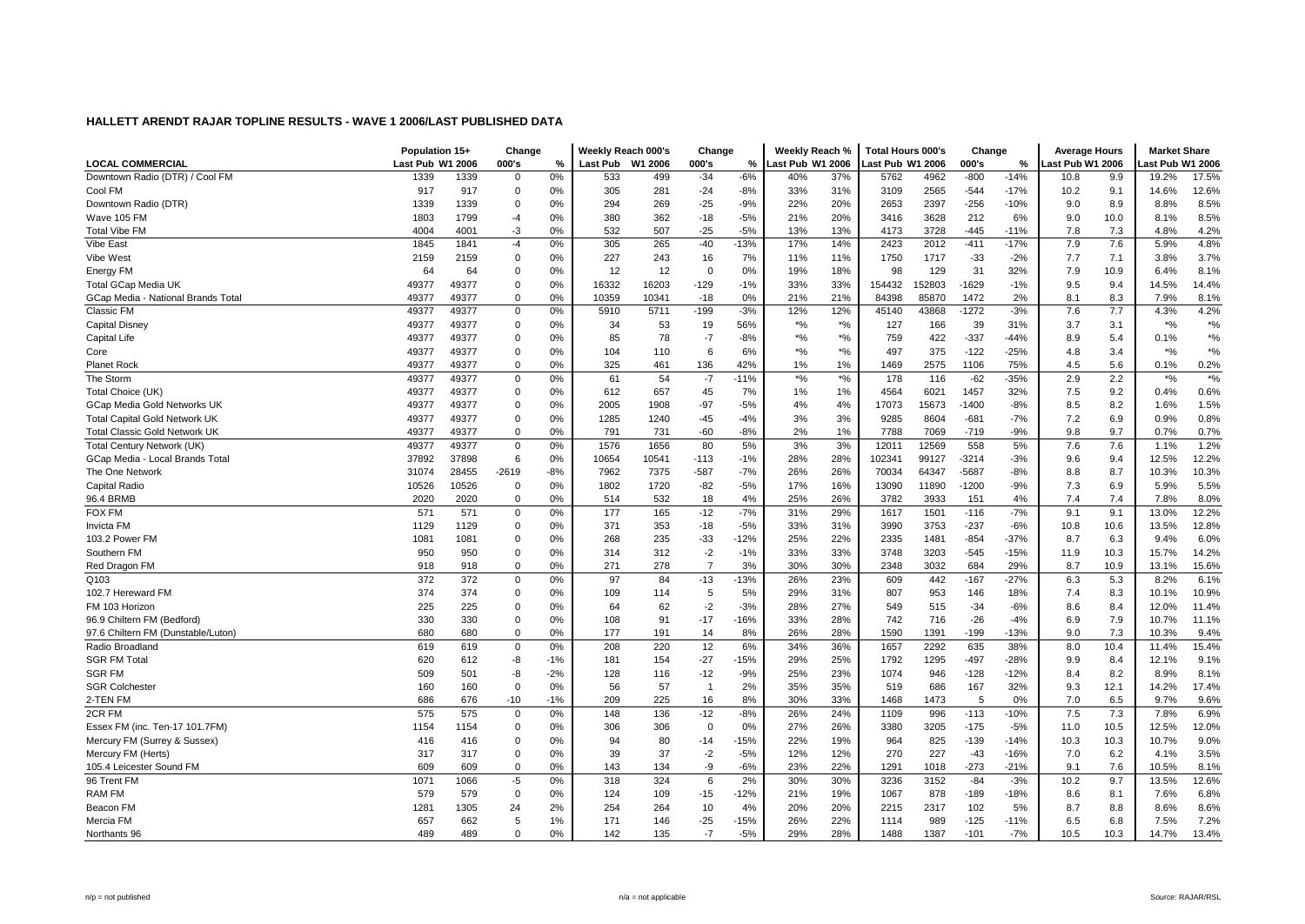|                                    | Population 15+   |       | Change         |       | Weekly Reach 000's |                | Change         |        | Weekly Reach %   |     | <b>Total Hours 000's</b> |       | Change  |        | <b>Average Hours</b> |      | <b>Market Share</b> |       |
|------------------------------------|------------------|-------|----------------|-------|--------------------|----------------|----------------|--------|------------------|-----|--------------------------|-------|---------|--------|----------------------|------|---------------------|-------|
| <b>LOCAL COMMERCIAL</b>            | Last Pub W1 2006 |       | 000's          | %     | Last Pub W1 2006   |                | 000's          | %      | Last Pub W1 2006 |     | Last Pub W1 2006         |       | 000's   | %      | ast Pub W1 2006.     |      | ast Pub W1 2006     |       |
| Wyvern FM                          | 475              | 475   | $\Omega$       | 0%    | 92                 | 92             | $\Omega$       | 0%     | 19%              | 19% | 694                      | 500   | $-194$  | $-28%$ | 7.5                  | 5.4  | 7.1%                | 5.2%  |
| 102.4 Severn Sound FM              | 374              | 374   | $\mathbf 0$    | 0%    | 120                | 108            | $-12$          | $-10%$ | 32%              | 29% | 1157                     | 1090  | $-67$   | -6%    | 9.6                  | 10.1 | 13.5%               | 12.4% |
| MFM 103.4                          | 359              | 359   | $\mathbf 0$    | 0%    | 70                 | 59             | $-11$          | $-16%$ | 19%              | 17% | 716                      | 724   | 8       | 1%     | 10.2                 | 12.2 | 9.8%                | 9.7%  |
| The Buzz 97.1 FM                   | 409              | 409   | $\mathbf 0$    | 0%    | 44                 | 43             | $-1$           | $-2%$  | 11%              | 10% | 249                      | 241   | -8      | $-3%$  | 5.7                  | 5.6  | 2.9%                | 2.8%  |
| Coast 96.3                         | 232              | 232   | $\mathbf 0$    | 0%    | 46                 | 46             | $\mathbf 0$    | 0%     | 20%              | 20% | 447                      | 429   | $-18$   | $-4%$  | 9.7                  | 9.2  | 9.1%                | 8.7%  |
| Champion 103 FM                    | 117              | 117   | $\mathbf 0$    | 0%    | 41                 | 40             | $-1$           | $-2%$  | 35%              | 34% | 580                      | 496   | $-84$   | $-14%$ | 14.0                 | 12.5 | 20.9%               | 18.1% |
| <b>Orchard FM</b>                  | 332              | 332   | $\mathbf 0$    | 0%    | 131                | 117            | $-14$          | $-11%$ | 40%              | 35% | 1433                     | 1322  | $-111$  | $-8%$  | 10.9                 | 11.3 | 16.5%               | 14.5% |
| Gemini FM                          | 499              | 499   | $\Omega$       | 0%    | 159                | 158            | $-1$           | $-1%$  | 32%              | 32% | 1804                     | 1623  | $-181$  | $-10%$ | 11.4                 | 10.3 | 16.0%               | 14.4% |
| 97 FM Plymouth Sound               | 323              | 323   | $\mathbf 0$    | 0%    | 101                | 97             | $-4$           | $-4%$  | 31%              | 30% | 1041                     | 820   | $-221$  | $-21%$ | 10.3                 | 8.4  | 14.8%               | 11.2% |
| South Hams Radio                   | 67               | 67    | $\mathbf 0$    | 0%    | 16                 | 17             | $\overline{1}$ | 6%     | 24%              | 25% | 198                      | 187   | $-11$   | $-6%$  | 12.4                 | 11.3 | 12.5%               | 12.2% |
| Lantern FM 96.2 and 97.3           | 133              | 133   | $\mathbf 0$    | 0%    | 45                 | 49             | $\overline{4}$ | 9%     | 34%              | 37% | 546                      | 549   | 3       | 1%     | 12.2                 | 11.1 | 17.5%               | 17.1% |
| <b>GWR FM</b>                      | 1305             | 1305  | $\mathbf 0$    | 0%    | 331                | 338            | $\overline{7}$ | 2%     | 25%              | 26% | 3587                     | 3713  | 126     | 4%     | 10.8                 | 11.0 | 12.8%               | 13.5% |
| GCap Media Gold Networks Combined  | 28184            | 28180 | -4             | 0%    | 1549               | 1477           | $-72$          | $-5%$  | 5%               | 5%  | 13790                    | 12720 | $-1070$ | $-8%$  | 8.9                  | 8.6  | 2.2%                | 2.1%  |
| <b>Capital Gold Network</b>        | 18390            | 18390 | $\mathbf 0$    | 0%    | 1017               | 999            | $-18$          | $-2%$  | 6%               | 5%  | 7745                     | 7164  | $-581$  | $-8%$  | 7.6                  | 7.2  | 1.9%                | 1.8%  |
| Capital Gold London                | 10526            | 10526 | $\mathbf 0$    | 0%    | 725                | 701            | $-24$          | $-3%$  | 7%               | 7%  | 4735                     | 3588  | $-1147$ | $-24%$ | 6.5                  | 5.1  | 2.1%                | 1.7%  |
| Capital Gold Birmingham            | 2020             | 2020  | $\mathbf 0$    | 0%    | 69                 | 64             | $-5$           | $-7%$  | 3%               | 3%  | 569                      | 594   | 25      | 4%     | 8.2                  | 9.3  | 1.2%                | 1.2%  |
| Capital Gold Kent                  | 1129             | 1129  | $\mathbf 0$    | 0%    | 49                 | 39             | $-10$          | $-20%$ | 4%               | 3%  | 723                      | 447   | $-276$  | -38%   | 14.6                 | 11.4 | 2.4%                | 1.5%  |
| Capital Gold Hampshire             | 1081             | 1081  | $\mathbf 0$    | 0%    | 40                 | 44             | $\overline{4}$ | 10%    | 4%               | 4%  | 846                      | 866   | 20      | 2%     | 21.0                 | 19.5 | 3.4%                | 3.5%  |
| <b>Capital Gold Sussex</b>         | 950              | 950   | $\mathbf 0$    | 0%    | 47                 | 44             | $-3$           | $-6%$  | 5%               | 5%  | 426                      | 398   | $-28$   | $-7%$  | 9.1                  | 9.1  | 1.8%                | 1.8%  |
| Capital Gold South East Wales      | 918              | 918   | $\Omega$       | 0%    | 29                 | 32             | 3              | 10%    | 3%               | 3%  | 356                      | 194   | $-162$  | $-46%$ | 12.2                 | 6.1  | 2.0%                | 1.0%  |
| Capital Gold Manchester            | 2282             | 2282  | $\mathbf 0$    | 0%    | 95                 | 84             | $-11$          | $-12%$ | 4%               | 4%  | 1327                     | 966   | $-361$  | $-27%$ | 13.9                 | 11.4 | 2.8%                | 2.1%  |
| <b>Classic Gold Network</b>        | 12690            | 12701 | 11             | 0%    | 540                | 485            | $-55$          | $-10%$ | 4%               | 4%  | 6045                     | 5556  | $-489$  | $-8%$  | 11.2                 | 11.5 | 2.2%                | 2.0%  |
| Classic Gold 1332                  | 542              | 546   | $\overline{4}$ | 1%    | 42                 | 45             | 3              | 7%     | 8%               | 8%  | 372                      | 492   | 120     | 32%    | 8.8                  | 10.9 | 3.2%                | 4.0%  |
| Classic Gold 792 (Bedford)         | 594              | 594   | $\mathbf 0$    | 0%    | 30                 | 26             | $-4$           | $-13%$ | 5%               | 4%  | 195                      | 217   | 22      | 11%    | 6.5                  | 8.4  | 1.6%                | 1.9%  |
| Classic Gold 828 (Dunstable/Luton) | 991              | 991   | $\Omega$       | 0%    | 35                 | 30             | $-5$           | $-14%$ | 4%               | 3%  | 358                      | 337   | $-21$   | $-6%$  | 10.2                 | 11.3 | 1.7%                | 1.6%  |
| Classic Gold Amber (Total)         | 1107             | 1100  | $-7$           | $-1%$ | 62                 | 43             | $-19$          | $-31%$ | 6%               | 4%  | 755                      | 595   | $-160$  | $-21%$ | 12.2                 | 13.8 | 2.9%                | 2.3%  |
| Classic Gold 1431/1485             | 686              | 676   | $-10$          | $-1%$ | 21                 | 22             | $\overline{1}$ | 5%     | 3%               | 3%  | 133                      | 178   | 45      | 34%    | 6.2                  | 8.2  | 0.9%                | 1.2%  |
| Classic Gold 828                   | 575              | 575   | $\mathbf 0$    | 0%    | 33                 | 26             | $-7$           | $-21%$ | 6%               | 5%  | 300                      | 217   | $-83$   | $-28%$ | 9.2                  | 8.2  | 2.1%                | 1.5%  |
| <b>Classic Gold Breeze</b>         | 1154             | 1154  | $\mathbf 0$    | 0%    | 13                 | 10             | $-3$           | $-23%$ | 1%               | 1%  | 222                      | 220   | $-2$    | $-1%$  | 17.5                 | 21.7 | 0.8%                | 0.8%  |
| Classic Gold 1521                  | 416              | 416   | $\mathbf 0$    | 0%    | 6                  | $\overline{4}$ | $-2$           | $-33%$ | 1%               | 1%  | 75                       | 39    | $-36$   | -48%   | 12.3                 | 10.2 | 0.8%                | 0.4%  |
| Classic Gold GEM (Notts.)          | 1071             | 1066  | $-5$           | 0%    | 44                 | 35             | -9             | $-20%$ | 4%               | 3%  | 490                      | 475   | $-15$   | $-3%$  | 11.2                 | 13.5 | 2.0%                | 1.9%  |
| Classic Gold GEM (Derby)           | 579              | 579   | $\mathbf 0$    | 0%    | 17                 | 17             | $\mathbf 0$    | 0%     | 3%               | 3%  | 177                      | 210   | 33      | 19%    | 10.5                 | 12.6 | 1.3%                | 1.6%  |
| <b>Classic Gold WABC</b>           | 1281             | 1305  | 24             | 2%    | 31                 | 51             | 20             | 65%    | 2%               | 4%  | 311                      | 485   | 174     | 56%    | 10.1                 | 9.6  | 1.2%                | 1.8%  |
| Classic Gold 1359                  | 657              | 662   | 5              | 1%    | 40                 | 36             | $-4$           | $-10%$ | 6%               | 5%  | 494                      | 315   | $-179$  | -36%   | 12.3                 | 8.7  | 3.3%                | 2.3%  |
| Classic Gold 1557                  | 489              | 489   | $\mathbf 0$    | 0%    | 32                 | 24             | -8             | $-25%$ | 6%               | 5%  | 353                      | 187   | $-166$  | $-47%$ | 11.2                 | 7.7  | 3.5%                | 1.8%  |
| Classic Gold 774                   | 374              | 374   | $\Omega$       | 0%    | 11                 | 14             | 3              | 27%    | 3%               | 4%  | 148                      | 217   | 69      | 47%    | 13.3                 | 15.1 | 1.7%                | 2.5%  |
| <b>Classic Gold Marcher</b>        | 359              | 359   | $\Omega$       | 0%    | 19                 | 21             | $\overline{2}$ | 11%    | 5%               | 6%  | 216                      | 252   | 36      | 17%    | 11.6                 | 12.1 | 3.0%                | 3.4%  |
| Classic Gold 666/954               | 499              | 499   | $\Omega$       | 0%    | 31                 | 23             | -8             | $-26%$ | 6%               | 5%  | 316                      | 287   | $-29$   | $-9%$  | 10.1                 | 12.3 | 2.8%                | 2.6%  |
| Classic Gold Plymouth 1152         | 323              | 323   | $\mathbf 0$    | 0%    | 17                 | 14             | $-3$           | $-18%$ | 5%               | 4%  | 207                      | 178   | $-29$   | $-14%$ | 12.0                 | 12.8 | 2.9%                | 2.4%  |
| Classic Gold 1260/936/1161         | 1305             | 1305  | $\mathbf 0$    | 0%    | 68                 | 54             | $-14$          | $-21%$ | 5%               | 4%  | 1002                     | 760   | $-242$  | $-24%$ | 14.7                 | 14.0 | 3.6%                | 2.8%  |
| The Century Network                | 8188             | 8188  | $\mathbf 0$    | 0%    | 1399               | 1464           | 65             | 5%     | 17%              | 18% | 11008                    | 11364 | 356     | 3%     | 7.9                  | 7.8  | 6.5%                | 6.9%  |
| 105.4 Century FM                   | 5104             | 5104  | $\mathbf 0$    | 0%    | 763                | 853            | 90             | 12%    | 15%              | 17% | 6290                     | 6851  | 561     | 9%     | 8.2                  | 8.0  | 5.9%                | 6.9%  |
| 100-102 Century FM                 | 2120             | 2120  | $\mathbf 0$    | 0%    | 447                | 503            | 56             | 13%    | 21%              | 24% | 3640                     | 3727  | 87      | 2%     | 8.1                  | 7.4  | 9.3%                | 9.4%  |
| 100-102 Century FM North           | 1383             | 1383  | $\Omega$       | 0%    | 273                | 302            | 29             | 11%    | 20%              | 22% | 2149                     | 2140  | -9      | 0%     | 7.9                  | 7.1  | 8.6%                | 8.4%  |
| 100-102 Century FM South           | 794              | 794   | $\mathbf 0$    | 0%    | 190                | 216            | 26             | 14%    | 24%              | 27% | 1706                     | 1696  | $-10$   | $-1%$  | 9.0                  | 7.9  | 11.4%               | 11.2% |
| Ocean FM                           | 964              | 964   | $\mathbf 0$    | 0%    | 206                | 166            | $-40$          | -19%   | 21%              | 17% | 1389                     | 1029  | $-360$  | $-26%$ | 6.7                  | 6.2  | 6.3%                | 4.7%  |
| Choice FM London                   | 10526            | 10526 | $\mathbf 0$    | 0%    | 510                | 533            | 23             | 5%     | 5%               | 5%  | 4209                     | 5400  | 1191    | 28%    | 8.2                  | 10.1 | 1.9%                | 2.5%  |
| Total XFM (UK)                     | 49377            | 49377 | $\mathbf 0$    | 0%    | 625                | 1068           | 443            | 71%    | 1%               | 2%  | 3840                     | 6589  | 2749    | 72%    | 6.1                  | 6.2  | 0.4%                | 0.6%  |
| <b>XFM 104.9</b>                   | 10526            | 10526 | $\mathbf 0$    | 0%    | 497                | 622            | 125            | 25%    | 5%               | 6%  | 3367                     | 3690  | 323     | 10%    | 6.8                  | 5.9  | 1.5%                | 1.7%  |
| <b>XFM Scotland</b>                | 2619             | 2619  | $\Omega$       | 0%    | 367                | 347            | $-20$          | $-5%$  | 14%              | 13% | 2679                     | 2586  | $-93$   | $-3%$  | 7.3                  | 7.4  | 4.9%                | 4.8%  |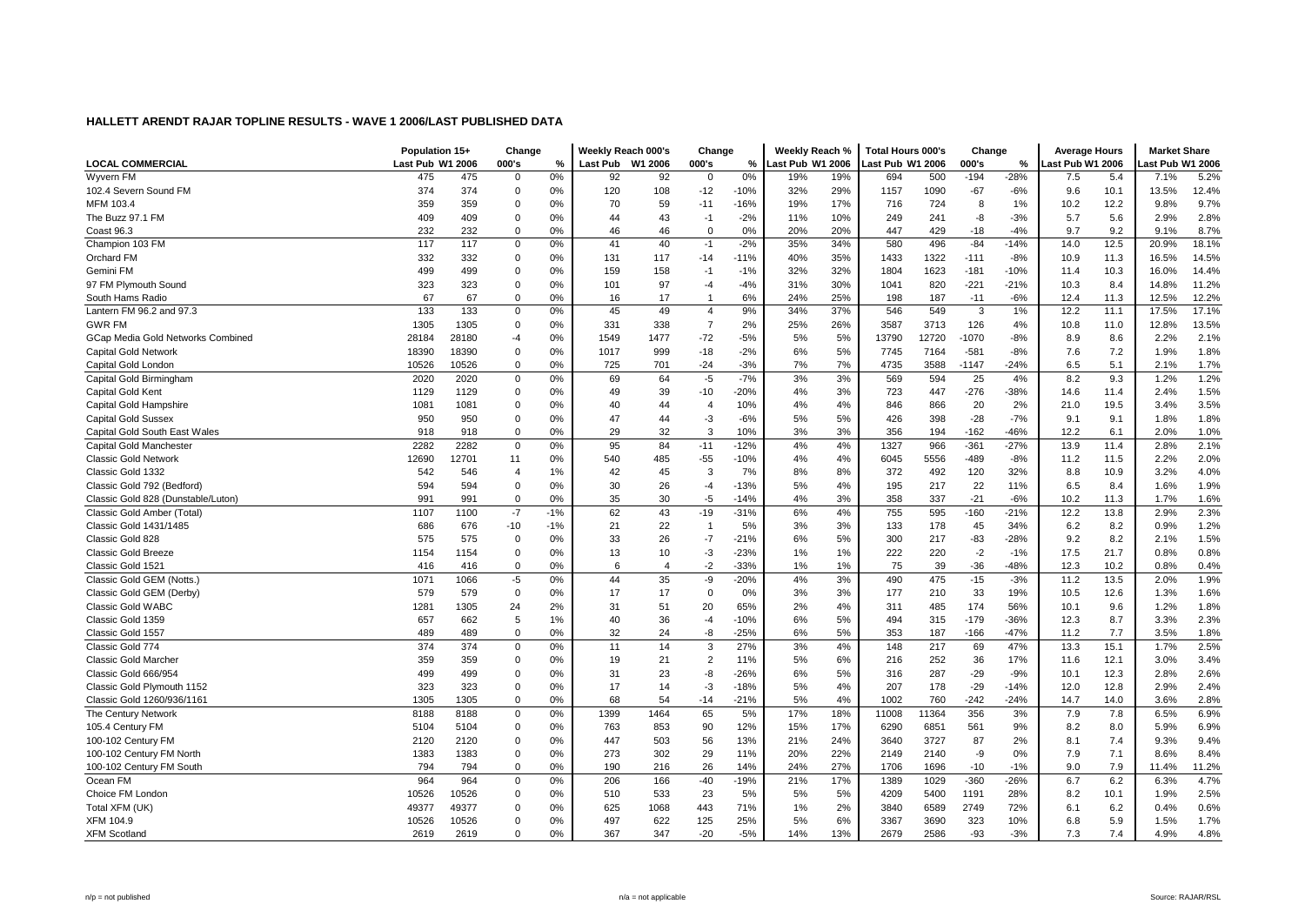| Weekly Reach %<br><b>Total Hours 000's</b><br>Population 15+<br>Change<br>Weekly Reach 000's<br>Change<br>Change<br><b>Average Hours</b>                                                 | <b>Market Share</b> |
|------------------------------------------------------------------------------------------------------------------------------------------------------------------------------------------|---------------------|
| <b>LOCAL COMMERCIAL</b><br>Last Pub W1 2006<br>Last Pub W1 2006<br>000's<br>%<br><b>Last Pub</b><br>W1 2006<br>000's<br>%<br>Last Pub W1 2006<br>000's<br>%<br>Last Pub W1 2006          | ast Pub W1 2006     |
| $-5%$<br>$-149$<br>$-12%$<br><b>XFM Scotland (East)</b><br>1124<br>1124<br>0%<br>166<br>158<br>-8<br>15%<br>14%<br>1194<br>1045<br>6.6<br>$\mathbf 0$<br>7.2                             | 4.5%<br>4.9%        |
| $\mathbf 0$<br>0%<br>238<br>220<br>13%<br>$-55$<br>7.7<br><b>XFM Scotland (West)</b><br>1649<br>1649<br>$-18$<br>$-8%$<br>14%<br>1756<br>1701<br>$-3%$<br>7.4                            | 5.2%<br>5.1%        |
| <b>Total GMG Radio</b><br>49377<br>49377<br>0%<br>2790<br>2924<br>134<br>5%<br>6%<br>6%<br>26371<br>25759<br>$-612$<br>$-2%$<br>9.5<br>8.8<br>$\mathbf 0$                                | 2.5%<br>2.4%        |
| 6938<br>6935<br>$-3$<br>0%<br>1431<br>1464<br>33<br>2%<br>21%<br>21%<br>16938<br>16116<br>$-822$<br>$-5%$<br>11.0<br><b>Total Real Network</b><br>11.8                                   | 11.9%<br>11.3%      |
| $\mathbf 0$<br>0%<br>3%<br>27%<br>27%<br>701<br>720<br>19<br>9688<br>8835<br>$-853$<br>$-9%$<br>13.8<br>12.3<br>Real Radio (Scotland)<br>2619<br>2619                                    | 17.7%<br>16.4%      |
| 22%<br>1638<br>0%<br>346<br>357<br>11<br>3%<br>21%<br>3726<br>3776<br>50<br>1%<br>10.8<br>10.6<br>Real Radio (Wales)<br>1638<br>0                                                        | 10.8%<br>11.0%      |
| 383<br>14%<br>3505<br>Real Radio (Yorkshire)<br>2681<br>2678<br>$-3$<br>0%<br>387<br>$\overline{4}$<br>1%<br>14%<br>3524<br>$-19$<br>$-1%$<br>9.2<br>9.1                                 | 6.6%<br>6.6%        |
| 7.3<br>0%<br>1371<br>1269<br>$-7%$<br>3%<br>9237<br>$-775$<br>Total Smooth Network (UK)<br>49377<br>49377<br>0<br>$-102$<br>3%<br>10012<br>$-8%$<br>7.3                                  | 0.9%<br>0.9%        |
| 8979<br>8258<br>$-721$<br>7.9<br>Smooth FM (London/North West)<br>15907<br>15907<br>$\mathbf 0$<br>0%<br>1164<br>1052<br>$-112$<br>$-10%$<br>7%<br>7%<br>$-8%$<br>7.7                    | 2.6%<br>2.7%        |
| 4%<br>Smooth FM (London)<br>10526<br>10526<br>$\mathbf 0$<br>0%<br>541<br>473<br>$-68$<br>$-13%$<br>5%<br>3772<br>3361<br>$-411$<br>$-11%$<br>7.0<br>7.1                                 | 1.7%<br>1.6%        |
| $-7%$<br>$-305$<br>Smooth FM (North West)<br>0%<br>620<br>579<br>12%<br>11%<br>5202<br>4897<br>8.4<br>8.5<br>5381<br>5381<br>0<br>$-41$<br>$-6%$                                         | 4.7%<br>4.7%        |
| 0%<br>24<br>4%<br>13%<br>$-21$<br>5.9<br><b>Hertbeat FM</b><br>193<br>193<br>0<br>23<br>12%<br>142<br>$-13%$<br>7.0<br>$\overline{1}$<br>163                                             | 3.6%<br>3.9%        |
| 281<br>85<br>78<br>$-7$<br>$-8%$<br>30%<br>28%<br>862<br>703<br>$-159$<br>$-18%$<br>10.2<br>9.0<br>Kingdom FM<br>281<br>0<br>0%                                                          | 15.2%<br>12.1%      |
| 926<br>$\mathbf 0$<br>0%<br>143<br>139<br>$-3%$<br>15%<br>15%<br>1360<br>1371<br>9.5<br>9.8<br><b>KM-fm Group</b><br>926<br>$-4$<br>11<br>1%                                             | 5.4%<br>5.7%        |
| 0%<br>387<br>387<br>0%<br>78<br>78<br>$\mathbf 0$<br>20%<br>20%<br>843<br>844<br>0%<br>10.8<br>10.8<br><b>KM-fm East</b><br>$\mathbf 0$<br>-1                                            | 7.9%<br>7.7%        |
| 22<br>KM-fm for Canterbury, Whitstable and Herne Bay<br>134<br>134<br>$\mathbf 0$<br>0%<br>20<br>$\overline{c}$<br>10%<br>15%<br>16%<br>$\overline{4}$<br>2%<br>9.0<br>8.4<br>182<br>186 | 4.6%<br>5.0%        |
| 122<br>27%<br>25%<br>KM-fm for Thanet<br>122<br>0<br>0%<br>32<br>31<br>$-1$<br>$-3%$<br>347<br>346<br>0%<br>10.7<br>11.3<br>$-1$                                                         | 10.3%<br>10.0%      |
| 25<br>KM-fm for Shepway and White Cliffs Country<br>146<br>146<br>0<br>0%<br>26<br>$-1$<br>$-4%$<br>18%<br>17%<br>314<br>312<br>$-2$<br>$-1%$<br>12.1<br>12.3                            | 8.0%<br>7.8%        |
| 539<br>$\mathbf 0$<br>65<br>62<br>$-5%$<br>10<br>2%<br>8.6<br>KM-fm West<br>539<br>0%<br>-3<br>12%<br>11%<br>517<br>527<br>8.0                                                           | 3.9%<br>3.7%        |
| 281<br>$\mathbf 0$<br>0%<br>31<br>31<br>$\mathbf 0$<br>0%<br>11%<br>263<br>49<br>23%<br>8.4<br>KM-fm for West Kent<br>281<br>11%<br>214<br>6.8                                           | 3.9%<br>3.1%        |
| 265<br>34<br>30<br>$-39$<br>KM-fm for Medway<br>265<br>$\mathbf 0$<br>0%<br>$-4$<br>$-12%$<br>13%<br>11%<br>303<br>264<br>$-13%$<br>9.0<br>8.7                                           | 3.7%<br>4.0%        |
| 9<br>Lincs FM Group<br>1753<br>1753<br>0<br>0%<br>555<br>564<br>2%<br>32%<br>32%<br>6143<br>6690<br>547<br>9%<br>11.9<br>11.1                                                            | 16.3%<br>15.2%      |
| $\mathbf 0$<br>323<br>42%<br>Lincs FM 102.2<br>810<br>810<br>0%<br>336<br>13<br>4%<br>40%<br>4102<br>4437<br>335<br>8%<br>12.7<br>13.2                                                   | 21.3%<br>19.9%      |
| 799<br>799<br>208<br>$-7$<br>$-3%$<br>26%<br>25%<br>2081<br>166<br>9%<br>9.2<br>10.3<br>South & West Yorkshire (Lincs FM Group)<br>0<br>0%<br>201<br>1915                                | 11.1%<br>12.0%      |
| 5<br>0%<br>8%<br>30%<br>32%<br>Dearne FM<br>196<br>196<br>0<br>59<br>64<br>539<br>594<br>55<br>10%<br>9.1<br>9.3                                                                         | 15.4%<br>14.2%      |
| 0%<br>$\overline{5}$<br><b>Ridings FM</b><br>264<br>264<br>42<br>47<br>12%<br>16%<br>18%<br>374<br>434<br>60<br>16%<br>8.8<br>9.3<br>$\mathbf 0$                                         | 7.7%<br>7.2%        |
| Trax FM<br>338<br>338<br>$\mathbf 0$<br>100<br>88<br>$-12$<br>$-12%$<br>29%<br>26%<br>$-5$<br>9.2<br>10.4<br>0%<br>918<br>913<br>$-1%$                                                   | 12.3%<br>12.3%      |
| 145<br>145<br>0<br>0%<br>26<br>27<br>4%<br>18%<br>19%<br>169<br>178<br>9<br>5%<br>6.5<br><b>Fosseway Radio</b><br>$\overline{1}$<br>6.6                                                  | 6.0%<br>5.7%        |
| 28<br>0%<br>7.6<br>Lite FM<br>180<br>180<br>0<br>0%<br>28<br>$\mathbf 0$<br>15%<br>15%<br>199<br>209<br>10<br>5%<br>7.2                                                                  | 5.9%<br>6.0%        |
| 33<br>21%<br>The Local Radio Company Group Total<br>3914<br>4083<br>169<br>4%<br>816<br>849<br>4%<br>21%<br>6853<br>595<br>9%<br>8.4<br>8.8<br>7448                                      | 8.3%<br>8.0%        |
| $-44$<br>$-2%$<br>462<br>450<br>$-12$<br>$-3%$<br>22%<br>22%<br>27<br>8.7<br>The Local Radio Company North<br>2131<br>2087<br>3883<br>3910<br>1%<br>8.4                                  | 9.1%<br>8.9%        |
| $-2$<br>$-7%$<br>22%<br>20%<br>Alpha 103.2<br>127<br>127<br>0<br>0%<br>28<br>26<br>216<br>207<br>-9<br>$-4%$<br>7.6<br>8.0                                                               | 9.2%<br>8.7%        |
| -8<br>2BR<br>$\mathbf 0$<br>0%<br>64<br>56<br>$-13%$<br>32%<br>28%<br>655<br>$-60$<br>$-9%$<br>10.6<br>201<br>201<br>595<br>10.3                                                         | 14.6%<br>15.2%      |
| 3<br>7%<br>22%<br>52<br>7.4<br>186<br>186<br>0<br>0%<br>41<br>44<br>24%<br>277<br>329<br>19%<br>6.7<br><b>Central FM</b>                                                                 | 8.4%<br>7.2%        |
| 28<br>3<br>12%<br>12%<br>107.9 Dune FM<br>217<br>217<br>0<br>0%<br>25<br>13%<br>164<br>215<br>51<br>31%<br>6.5<br>7.8                                                                    | 4.7%<br>3.5%        |
| 22<br>181<br>181<br>20<br>10%<br>11%<br>12%<br>174<br>27<br>18%<br>7.3<br>7.9<br>Huddersfield's Home 107.9<br>$\mathbf 0$<br>0%<br>$\overline{2}$<br>147                                 | 5.2%<br>4.7%        |
| 12<br>3<br>78<br>20.9<br>Merseyside's 106.7 The Rocket<br>186<br>202<br>16<br>9%<br>9<br>33%<br>5%<br>6%<br>182<br>260<br>43%<br>20.3                                                    | 6.7%<br>4.6%        |
| 27%<br>9.5<br>Minster FM (inc. Yorkshire Coast Radio-Scarborough/Bridlington)<br>423<br>423<br>$\mathbf 0$<br>0%<br>110<br>3<br>3%<br>26%<br>1077<br>183<br>20%<br>8.1<br>113<br>894     | 10.0%<br>11.6%      |
| 106.9 Silk FM<br>166<br>166<br>$\mathbf 0$<br>0%<br>40<br>37<br>-3<br>$-8%$<br>24%<br>22%<br>305<br>288<br>$-17$<br>$-6%$<br>7.6<br>7.8                                                  | 8.3%<br>7.8%        |
| $-2$<br>9%<br>7.3<br>141<br>$-1%$<br>45<br>49<br>$\overline{4}$<br>31%<br>35%<br>304<br>359<br>55<br>18%<br>6.8<br>97.2 Stray FM<br>143                                                  | 10.4%<br>11.8%      |
| 9.2<br>236<br>0%<br>62<br>66<br>6%<br>26%<br>28%<br>18<br>Sun FM<br>236<br>$\mathbf 0$<br>$\overline{4}$<br>585<br>603<br>3%<br>9.4                                                      | 14.8%<br>14.4%      |
| The Local Radio Company South<br>1783<br>1995<br>212<br>12%<br>354<br>398<br>12%<br>20%<br>20%<br>2970<br>3537<br>567<br>19%<br>8.9<br>44<br>8.4                                         | 7.6%<br>7.2%        |
| 107.8 Arrow FM for Hastings<br>3<br>20%<br>16%<br>30<br>20%<br>10.0<br>110<br>110<br>0<br>0%<br>15<br>18<br>14%<br>148<br>178<br>9.6                                                     | 6.0%<br>5.0%        |
| <b>Bath FM</b><br>85<br>$\mathbf 0$<br>0%<br>16<br>$-6%$<br>17%<br>$-17$<br>7.5<br>6.8<br>85<br>15<br>$-1$<br>19%<br>118<br>101<br>$-14%$                                                | 7.0%<br>5.9%        |
| $-2$<br>$-6%$<br>12%<br>7.2<br>280<br>280<br>$\mathbf 0$<br>0%<br>36<br>34<br>13%<br>259<br>292<br>33<br>13%<br>8.5<br>Fire 107.6 FM                                                     | 3.7%<br>4.2%        |
| <b>IOW Radio</b><br>0%<br>40<br>44<br>10%<br>34%<br>37%<br>69<br>18%<br>117<br>117<br>0<br>$\overline{4}$<br>387<br>456<br>9.6<br>10.4                                                   | 17.0%<br>14.3%      |
| 27<br>$-2$<br>$-45$<br><b>Ivel FM</b><br>132<br>131<br>$-1$<br>$-1%$<br>29<br>$-7%$<br>22%<br>20%<br>393<br>348<br>$-11%$<br>13.0<br>13.6                                                | 11.3%<br>10.0%      |
| 54<br>54<br>$\Omega$<br>0%<br>22%<br>22%<br>458<br>$-32$<br>7.9<br><b>Total Mix</b><br>246<br>246<br>0<br>0%<br>426<br>$-7%$<br>8.4                                                      | 8.6%<br>9.1%        |
| 129<br>129<br>$\mathbf 0$<br>35<br>$-3%$<br>28%<br>27%<br>326<br>274<br>$-52$<br>$-16%$<br>7.8<br>Mix 96<br>0%<br>36<br>$-1$<br>9.1                                                      | 10.9%<br>9.4%       |
| 117<br>117<br>$\Omega$<br>0%<br>19<br>19<br>$\Omega$<br>0%<br>16%<br>16%<br>132<br>152<br>20<br>15%<br>7.0<br>8.1<br>Mix 107                                                             | 6.4%<br>7.5%        |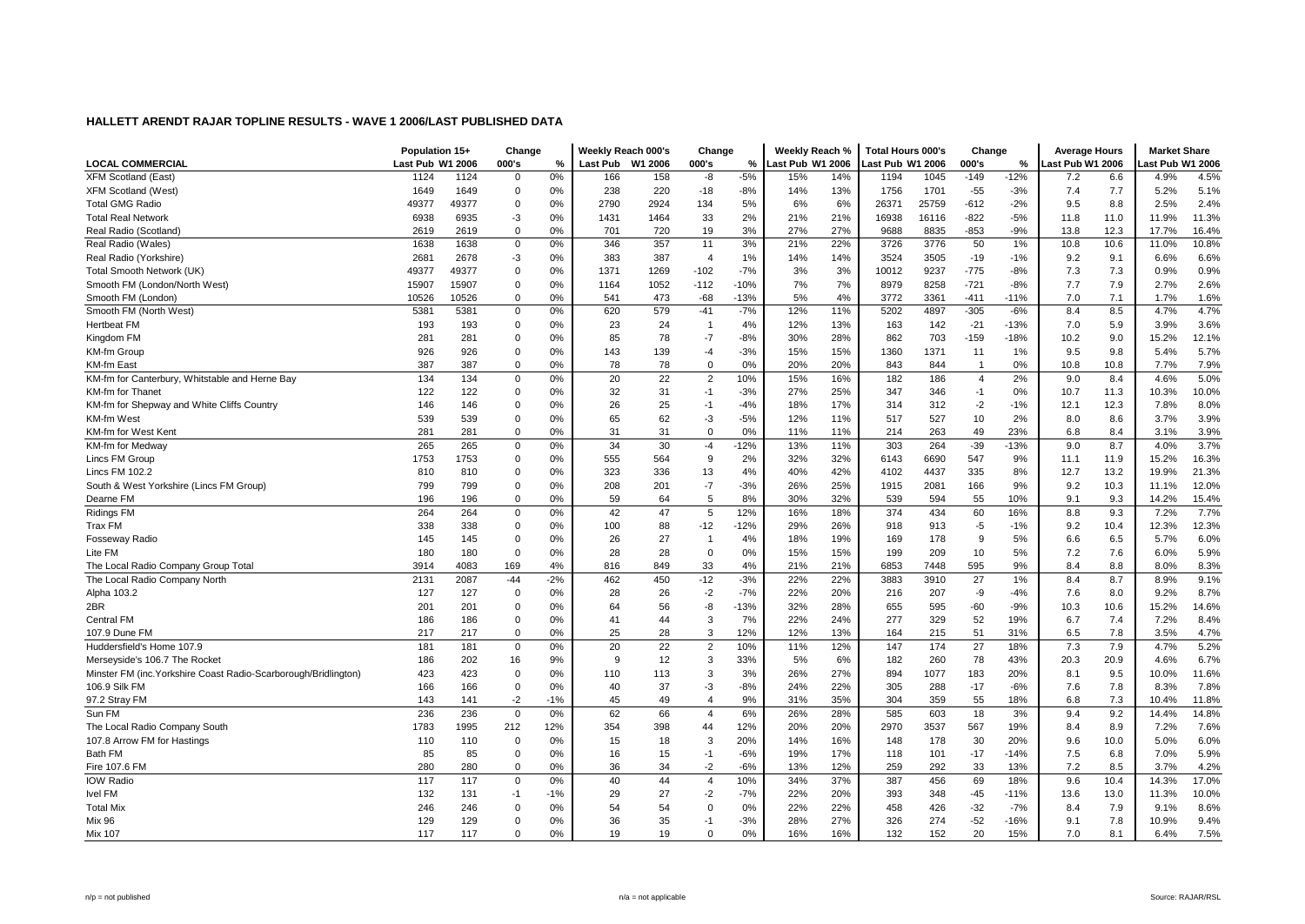|                                                    | Population 15+   |       | Change         |       | Weekly Reach 000's |         | Change         |               | Weekly Reach %   |     | <b>Total Hours 000's</b> |      | Change         |        | <b>Average Hours</b> |      | <b>Market Share</b> |       |
|----------------------------------------------------|------------------|-------|----------------|-------|--------------------|---------|----------------|---------------|------------------|-----|--------------------------|------|----------------|--------|----------------------|------|---------------------|-------|
| <b>LOCAL COMMERCIAL</b>                            | Last Pub W1 2006 |       | 000's          | %     | <b>Last Pub</b>    | W1 2006 | 000's          | $\frac{0}{0}$ | Last Pub W1 2006 |     | Last Pub W1 2006         |      | 000's          | %      | Last Pub W1 2006     |      | ast Pub W1 2006     |       |
| 107.4 The Quay                                     | 281              | 281   | $\Omega$       | 0%    | 35                 | 32      | -3             | $-9%$         | 12%              | 11% | 151                      | 146  | $-5$           | $-3%$  | 4.4                  | 4.6  | 2.3%                | 2.2%  |
| 107.5 Sovereign Radio                              | 152              | 152   | $\mathbf 0$    | 0%    | 22                 | 24      | $\overline{2}$ | 9%            | 15%              | 16% | 189                      | 192  | 3              | 2%     | 8.5                  | 8.0  | 5.0%                | 5.0%  |
| Spire FM                                           | 99               | 99    | $\mathbf 0$    | 0%    | 42                 | 43      | $\overline{1}$ | 2%            | 43%              | 43% | 469                      | 449  | $-20$          | $-4%$  | 11.1                 | 10.5 | 19.7%               | 19.0% |
| Spirit FM                                          | 174              | 174   | 0              | 0%    | 34                 | 32      | $-2$           | $-6%$         | 20%              | 19% | 318                      | 318  | $\mathbf 0$    | 0%     | 9.3                  | 9.8  | 8.0%                | 8.1%  |
| 3TR                                                | 90               | 90    | $\mathbf 0$    | 0%    | 17                 | 14      | -3             | $-18%$        | 19%              | 16% | 192                      | 146  | -46            | $-24%$ | 11.1                 | 10.1 | 9.5%                | 7.5%  |
| Vale FM                                            | 50               | 50    | $\mathbf 0$    | 0%    | 14                 | 13      | $-1$           | $-7%$         | 28%              | 27% | 116                      | 120  | $\overline{4}$ | 3%     | 8.4                  | 8.9  | 10.0%               | 10.3% |
| Wessex FM                                          | 119              | 119   | 0              | 0%    | 34                 | 38      | $\overline{4}$ | 12%           | 29%              | 31% | 302                      | 317  | 15             | 5%     | 8.8                  | 8.4  | 10.1%               | 11.3% |
| Win 107.2                                          | 69               | 69    | $\Omega$       | 0%    | 11                 | 11      | $\Omega$       | 0%            | 15%              | 16% | 55                       | 49   | $-6$           | $-11%$ | 5.2                  | 4.4  | 3.8%                | 3.3%  |
| Radio Mansfield 103.2                              | 137              | 137   | $\mathbf 0$    | 0%    | 51                 | 48      | -3             | $-6%$         | 37%              | 35% | 475                      | 467  | -8             | $-2%$  | 9.4                  | 9.7  | 15.5%               | 15.2% |
| Manx Radio                                         | 64               | 64    | $\Omega$       | 0%    | 38                 | 38      | $\mathbf 0$    | 0%            | 59%              | 59% | 461                      | 488  | 27             | 6%     | 12.2                 | 13.0 | 29.9%               | 30.7% |
| Mid FM                                             | 105              | 105   | $\mathbf 0$    | 0%    | 25                 | 25      | $\mathbf 0$    | 0%            | 24%              | 24% | 242                      | 244  | $\overline{2}$ | 1%     | 9.8                  | 9.7  | 12.6%               | 12.3% |
| Passion 107.9                                      | 236              | 236   | $\mathbf 0$    | 0%    | 23                 | 21      | $-2$           | $-9%$         | 10%              | 9%  | 144                      | 119  | $-25$          | $-17%$ | 6.2                  | 5.6  | 2.6%                | 2.3%  |
| 102.5 FM Radio Pembrokeshire                       | 89               | 89    | $\Omega$       | 0%    | 53                 | 55      | $\overline{2}$ | 4%            | 60%              | 62% | 760                      | 827  | 67             | 9%     | 14.3                 | 15.1 | 36.2%               | 39.6% |
| Premier Christian Radio                            | 10526            | 10526 | $\mathbf 0$    | 0%    | 142                | 100     | $-42$          | $-30%$        | 1%               | 1%  | 1030                     | 1695 | 665            | 65%    | 7.3                  | 16.9 | 0.5%                | 0.8%  |
| Q102.9FM/Q97.2FM                                   | 265              | 265   | $\Omega$       | 0%    | 79                 | 73      | -6             | $-8%$         | 30%              | 28% | 762                      | 654  | $-108$         | $-14%$ | 9.6                  | 8.9  | 15.7%               | 13.4% |
| Reading 107 FM                                     | 257              | 257   | $\mathbf 0$    | 0%    | 33                 | 38      | 5              | 15%           | 13%              | 15% | 220                      | 231  | 11             | 5%     | 6.6                  | 6.0  | 4.3%                | 4.5%  |
| River FM                                           | 133              | 133   | $\mathbf 0$    | 0%    | 23                 | 24      | $\overline{1}$ | 4%            | 17%              | 18% | 158                      | 139  | $-19$          | $-12%$ | 7.0                  | 5.8  | 5.5%                | 4.7%  |
| Saga 105.2 FM                                      | 1834             | 1834  | $\mathbf 0$    | 0%    | 190                | 205     | 15             | 8%            | 10%              | 11% | 2417                     | 2298 | $-119$         | $-5%$  | 12.7                 | 11.2 | 6.5%                | 6.3%  |
| Saga 105.7 FM                                      | 3461             | 3461  | $\mathbf 0$    | 0%    | 394                | 390     | $-4$           | $-1%$         | 11%              | 11% | 5175                     | 4756 | $-419$         | $-8%$  | 13.1                 | 12.2 | 6.5%                | 6.0%  |
| SAGA 106.6fm                                       | 2011             | 2006  | -5             | 0%    | 255                | 219     | $-36$          | $-14%$        | 13%              | 11% | 2890                     | 2516 | $-374$         | $-13%$ | 11.3                 | 11.5 | 6.4%                | 5.6%  |
| The Saint 107.8 FM                                 | 261              | 261   | 0              | 0%    | 28                 | 29      | $\overline{1}$ | 4%            | 11%              | 11% | 163                      | 183  | 20             | 12%    | 5.8                  | 6.3  | 2.6%                | 3.0%  |
| 107.7 Splash FM                                    | 139              | 139   | $\Omega$       | 0%    | 24                 | 21      | -3             | $-13%$        | 17%              | 15% | 229                      | 224  | $-5$           | $-2%$  | 9.5                  | 10.7 | 6.9%                | 6.7%  |
| The Sunrise Group                                  | 49377            | 49377 | $\mathbf 0$    | 0%    | 456                | 475     | 19             | 4%            | 1%               | 1%  | 4914                     | 2741 | $-2173$        | $-44%$ | 10.8                 | 5.8  | 0.5%                | 0.3%  |
| Kismat Radio 1035 (Greater London)                 | 10526            | 10526 | $\mathbf 0$    | 0%    | 60                 | 57      | -3             | $-5%$         | 1%               | 1%  | 248                      | 331  | 83             | 33%    | 4.1                  | 5.8  | 0.1%                | 0.2%  |
| Sunrise Radio (Greater London)                     | 10526            | 10526 | $\Omega$       | 0%    | 320                | 311     | -9             | $-3%$         | 3%               | 3%  | 3822                     | 1856 | -1966          | $-51%$ | 12.0                 | 6.0  | 1.7%                | 0.9%  |
| Sunrise Radio National                             | 49377            | 49377 | $\mathbf 0$    | 0%    | 412                | 455     | 43             | 10%           | 1%               | 1%  | 4180                     | 2409 | $-1771$        | $-42%$ | 10.1                 | 5.3  | 0.4%                | 0.2%  |
| The London Media Company                           | 1211             | 1223  | 12             | 1%    | 73                 | 81      | 8              | 11%           | 6%               | 7%  | 497                      | 582  | 85             | 17%    | 6.8                  | 7.2  | 2.0%                | 2.3%  |
| Star 106.6 Slough                                  | 218              | 222   | $\overline{4}$ | 2%    | 32                 | 32      | $\mathbf 0$    | 0%            | 15%              | 14% | 252                      | 232  | $-20$          | $-8%$  | 7.8                  | 7.3  | 5.2%                | 4.8%  |
| The Time FM Group                                  | 994              | 995   | $\mathbf{1}$   | 0%    | 40                 | 37      | $-3$           | $-8%$         | 4%               | 4%  | 253                      | 279  | 26             | 10%    | 6.4                  | 7.6  | 1.3%                | 1.4%  |
| Time FM 106.8                                      | 489              | 489   | $\mathbf 0$    | 0%    | 26                 | 23      | -3             | $-12%$        | 5%               | 5%  | 162                      | 169  | $\overline{7}$ | 4%     | 6.2                  | 7.4  | 1.6%                | 1.7%  |
| Time FM 107.3                                      | 300              | 300   | $\mathbf 0$    | 0%    | 5                  | 5       | $\mathbf 0$    | 0%            | 2%               | 2%  | 32                       | 37   | 5              | 16%    | 6.3                  | 7.4  | 0.5%                | 0.6%  |
| Time FM 107.5                                      | 295              | 289   | -6             | $-2%$ | 16                 | 10      | -6             | $-38%$        | 6%               | 4%  | 151                      | 100  | $-51$          | $-34%$ | 9.2                  | 9.5  | 2.6%                | 1.8%  |
| <b>Tindle Radio Group</b>                          | 793              | 793   | $\mathbf 0$    | 0%    | 207                | 208     | $\overline{1}$ | 0%            | 26%              | 26% | 2176                     | 2102 | $-74$          | $-3%$  | 10.5                 | 10.1 | 12.6%               | 12.2% |
| 103.4 The Beach                                    | 146              | 146   | $\mathbf 0$    | 0%    | 49                 | 49      | $\mathbf 0$    | 0%            | 33%              | 34% | 509                      | 523  | 14             | 3%     | 10.4                 | 10.7 | 16.2%               | 16.8% |
| 106.3 Bridge FM                                    | 160              | 160   | $\Omega$       | 0%    | 31                 | 31      | $\mathbf 0$    | 0%            | 19%              | 20% | 211                      | 188  | $-23$          | $-11%$ | 6.8                  | 6.0  | 6.5%                | 5.7%  |
| Dream 100 (Colchester)/Dream 107.7 FM (Chelmsford) | 365              | 365   | $\mathbf 0$    | 0%    | 69                 | 69      | $\mathbf 0$    | 0%            | 19%              | 19% | 703                      | 672  | $-31$          | $-4%$  | 10.2                 | 9.7  | 8.2%                | 7.8%  |
| Dream 100                                          | 162              | 162   | $\mathbf 0$    | 0%    | 40                 | 47      | $\overline{7}$ | 18%           | 25%              | 29% | 472                      | 539  | 67             | 14%    | 11.7                 | 11.4 | 11.9%               | 12.6% |
| Dream 107.7 FM                                     | 203              | 203   | $\mathbf 0$    | 0%    | 28                 | 22      | -6             | $-21%$        | 14%              | 11% | 231                      | 133  | $-98$          | $-42%$ | 8.2                  | 5.9  | 5.0%                | 3.0%  |
| Channel 103 FM                                     | 73               | 73    | $\mathbf 0$    | 0%    | 36                 | 36      | $\overline{0}$ | 0%            | 49%              | 49% | 402                      | 405  | 3              | 1%     | 11.3                 | 11.3 | 29.6%               | 29.0% |
| Island FM 104.7                                    | 50               | 50    | $\mathbf 0$    | 0%    | 23                 | 22      | $-1$           | $-4%$         | 46%              | 44% | 352                      | 315  | $-37$          | $-11%$ | 15.3                 | 14.3 | 39.4%               | 38.1% |
| Kick and Kestrel                                   | 219              | 222   | 3              | 1%    | 51                 | 49      | $-2$           | $-4%$         | 23%              | 22% | 358                      | 414  | 56             | 16%    | 7.1                  | 8.5  | 7.1%                | 7.8%  |
| <b>Kick FM</b>                                     | 90               | 93    | 3              | 3%    | 18                 | 17      | -1             | $-6%$         | 20%              | 18% | 88                       | 83   | $-5$           | $-6%$  | 4.9                  | 5.0  | 4.3%                | 3.9%  |
| <b>Kestrel FM</b>                                  | 132              | 135   | 3              | 2%    | 32                 | 32      | $\Omega$       | 0%            | 25%              | 24% | 269                      | 331  | 62             | 23%    | 8.3                  | 10.3 | 8.7%                | 9.9%  |
| <b>Total UKRD</b>                                  | 2904             | 2914  | 10             | 0%    | 591                | 586     | $-5$           | $-1%$         | 20%              | 20% | 5148                     | 5272 | 124            | 2%     | 8.7                  | 9.0  | 8.2%                | 8.3%  |
| Pirate FM Total                                    | 608              | 608   | $\mathbf 0$    | 0%    | 190                | 182     | -8             | $-4%$         | 31%              | 30% | 2119                     | 1986 | $-133$         | $-6%$  | 11.1                 | 10.9 | 14.5%               | 13.3% |
| Pirate FM102 East                                  | 328              | 328   | 0              | 0%    | 83                 | 74      | -9             | $-11%$        | 25%              | 23% | 703                      | 673  | $-30$          | $-4%$  | 8.4                  | 9.1  | 9.9%                | 8.8%  |
| Pirate FM102 West                                  | 280              | 280   | $\mathbf 0$    | 0%    | 108                | 107     | -1             | $-1%$         | 38%              | 38% | 1252                     | 1249 | $-3$           | $0\%$  | 11.6                 | 11.7 | 18.1%               | 17.3% |
| <b>Star Radio West</b>                             | 800              | 800   | $\mathbf 0$    | 0%    | 96                 | 90      | $-6$           | $-6%$         | 12%              | 11% | 723                      | 686  | $-37$          | $-5%$  | 7.5                  | 7.6  | 4.1%                | 4.0%  |
| Star Radio in Bristol                              | 445              | 445   | $\mathbf 0$    | 0%    | 43                 | 44      | -1             | 2%            | 10%              | 10% | 308                      | 357  | 49             | 16%    | 7.2                  | 8.2  | 3.2%                | 3.9%  |
| Star Radio in Cheltenham                           | 141              | 141   | $\Omega$       | 0%    | 18                 | 15      | -3             | $-17%$        | 13%              | 11% | 106                      | 115  | 9              | 8%     | 5.9                  | 7.4  | 3.6%                | 3.7%  |
|                                                    |                  |       |                |       |                    |         |                |               |                  |     |                          |      |                |        |                      |      |                     |       |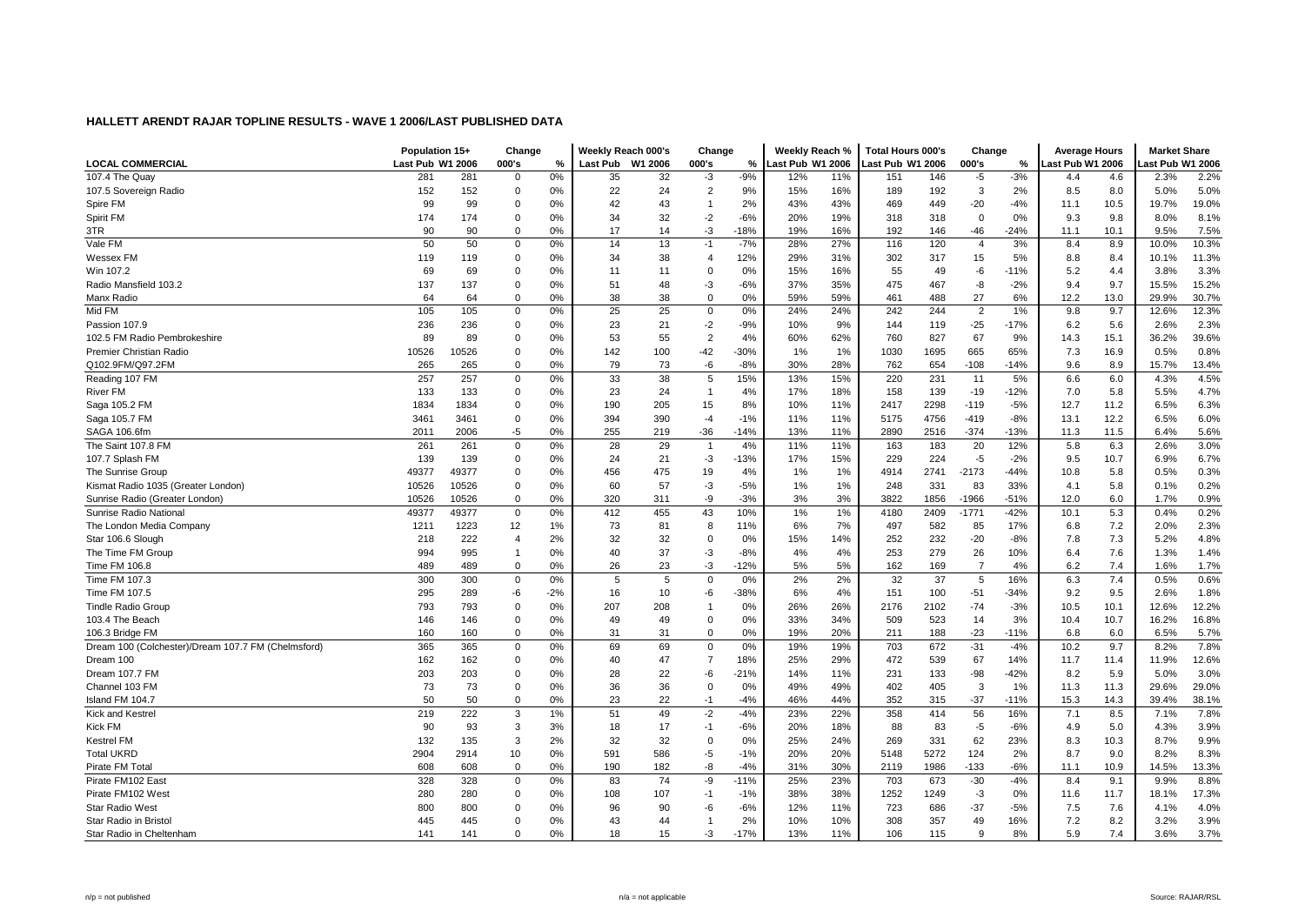|                                      | Population 15+   |       | Change         |       | Weekly Reach 000's |      | Change         |        | Weekly Reach %   |     | Total Hours 000's |       | Change  |        | <b>Average Hours</b> |      | <b>Market Share</b> |       |
|--------------------------------------|------------------|-------|----------------|-------|--------------------|------|----------------|--------|------------------|-----|-------------------|-------|---------|--------|----------------------|------|---------------------|-------|
| <b>LOCAL COMMERCIAL</b>              | Last Pub W1 2006 |       | 000's          | %     | Last Pub W1 2006   |      | 000's          | %      | Last Pub W1 2006 |     | Last Pub W1 2006  |       | 000's   | $\%$   | Last Pub W1 2006     |      | Last Pub W1 2006    |       |
| Star Radio in North Somerset         | 123              | 123   | 0              | 0%    | 23                 | 19   | -4             | $-17%$ | 18%              | 16% | 238               | 179   | $-59$   | $-25%$ | 10.5                 | 9.2  | 8.5%                | 6.6%  |
| Star Radio in Stroud                 | 91               | 91    | 0              | 0%    | 8                  | 9    |                | 13%    | 9%               | 10% | 91                | 85    | -6      | $-7%$  | 11.0                 | 9.1  | 4.8%                | 4.3%  |
| The County Sound Radio Network       | 546              | 546   | 0              | 0%    | 133                | 136  |                | 2%     | 24%              | 25% | 976               | 1104  | 128     | 13%    | 7.3                  | 8.1  | 8.3%                | 9.6%  |
| 96.4 The Eagle                       | 546              | 546   | 0              | 0%    | 122                | 121  | $-1$           | $-1%$  | 22%              | 22% | 912               | 962   | 50      | 5%     | 7.5                  | 8.0  | 7.8%                | 8.3%  |
| County Sound 1566                    | 546              | 546   | $\Omega$       | 0%    | 14                 | 18   | $\overline{4}$ | 29%    | 3%               | 3%  | 64                | 142   | 78      | 122%   | 4.5                  | 8.0  | 0.5%                | 1.2%  |
| <b>Total UKRD East</b>               | 454              | 462   | 8              | 2%    | 105                | 105  | $\Omega$       | 0%     | 23%              | 23% | 959               | 995   | 36      | 4%     | 9.1                  | 9.5  | 10.4%               | 9.9%  |
| Fen Radio 107.5                      | 70               | 70    | 0              | 0%    | 13                 | 19   | 6              | 46%    | 19%              | 27% | 96                | 138   | 42      | 44%    | 7.2                  | 7.5  | 6.3%                | 8.7%  |
| <b>KL.FM 96.7</b>                    | 136              | 136   | $\mathbf 0$    | 0%    | 51                 | 55   |                | 8%     | 38%              | 41% | 588               | 684   | 96      | 16%    | 11.4                 | 12.4 | 19.2%               | 22.7% |
| Star Radio in Cambridge              | 263              | 265   | $\overline{2}$ | 1%    | 37                 | 31   | -6             | $-16%$ | 14%              | 12% | 257               | 174   | $-83$   | $-32%$ | 7.0                  | 5.6  | 4.9%                | 3.5%  |
| 96.2 The Revolution                  | 494              | 497   | 3              | 1%    | 60                 | 65   | 5              | 8%     | 12%              | 13% | 468               | 455   | $-13$   | $-3%$  | 7.8                  | 7.0  | 4.6%                | 4.7%  |
| UTV Radio (inc. talkSPORT)           | 49377            | 49377 | 0              | 0%    | 3441               | 3433 | -8             | 0%     | 7%               | 7%  | 33476             | 32355 | $-1121$ | $-3%$  | 9.7                  | 9.4  | 3.1%                | 3.1%  |
| UTV Radio (excl. talkSPORT)          | 6718             | 6712  | -6             | 0%    | 1380               | 1378 | $-2$           | 0%     | 21%              | 21% | 14353             | 13178 | $-1175$ | $-8%$  | 10.4                 | 9.6  | 10.1%               | 9.5%  |
| Imagine FM                           | 372              | 371   | $-1$           | 0%    | 38                 | 43   | 5              | 13%    | 10%              | 12% | 390               | 286   | $-104$  | $-27%$ | 10.2                 | 6.6  | 4.7%                | 3.8%  |
| 107.6 Juice FM                       | 953              | 956   | 3              | 0%    | 143                | 127  | $-16$          | $-11%$ | 15%              | 13% | 1308              | 881   | $-427$  | $-33%$ | 9.1                  | 6.9  | 5.9%                | 4.3%  |
| Peak 107 FM                          | 390              | 390   | $\mathbf 0$    | 0%    | 100                | 92   | -8             | $-8%$  | 26%              | 24% | 1293              | 1092  | $-201$  | $-16%$ | 12.9                 | 11.8 | 13.9%               | 12.3% |
| The Pulse/Pulse Classic Gold         | 762              | 762   | 0              | 0%    | 163                | 192  | 29             | 18%    | 21%              | 25% | 1158              | 1227  | 69      | 6%     | 7.1                  | 6.4  | 8.0%                | 8.2%  |
| The Pulse                            | 762              | 762   | 0              | 0%    | 145                | 174  | 29             | 20%    | 19%              | 23% | 943               | 1039  | 96      | 10%    | 6.5                  | 6.0  | 6.5%                | 6.9%  |
| <b>Pulse Classic Gold</b>            | 762              | 762   | 0              | 0%    | 45                 | 55   | 10             | 22%    | 6%               | 7%  | 215               | 188   | $-27$   | $-13%$ | 4.8                  | 3.4  | 1.5%                | 1.3%  |
| Q96                                  | 690              | 690   | $\Omega$       | 0%    | 28                 | 46   | 18             | 64%    | 4%               | 7%  | 170               | 309   | 139     | 82%    | 6.1                  | 6.7  | 1.3%                | 2.3%  |
| Signal One & Signal Two              | 769              | 769   | $\mathbf 0$    | 0%    | 277                | 257  | $-20$          | $-7%$  | 36%              | 33% | 4082              | 3718  | $-364$  | $-9%$  | 14.7                 | 14.4 | 23.8%               | 21.6% |
| Signal One                           | 769              | 769   | $\mathsf 0$    | 0%    | 265                | 236  | $-29$          | $-11%$ | 34%              | 31% | 3264              | 3210  | $-54$   | $-2%$  | 12.3                 | 13.6 | 19.0%               | 18.7% |
| Signal Two                           | 769              | 769   | 0              | 0%    | 67                 | 73   | 6              | 9%     | 9%               | 10% | 818               | 508   | $-310$  | $-38%$ | 12.2                 | 6.9  | 4.8%                | 3.0%  |
| 107.4 Tower FM                       | 412              | 412   | 0              | 0%    | 71                 | 74   | 3              | 4%     | 17%              | 18% | 494               | 534   | 40      | 8%     | 6.9                  | 7.2  | 6.0%                | 6.7%  |
| UTV Radio - South Wales              | 917              | 908   | $-9$           | $-1%$ | 237                | 233  | -4             | $-2%$  | 26%              | 26% | 2596              | 2434  | $-162$  | $-6%$  | 11.0                 | 10.4 | 12.8%               | 12.8% |
| Total Swansea Sound/96.4 FM The Wave | 504              | 496   | -8             | $-2%$ | 176                | 170  | -6             | $-3%$  | 35%              | 34% | 1809              | 1728  | $-81$   | $-4%$  | 10.3                 | 10.2 | 16.4%               | 17.1% |
| 96.4 FM The Wave                     | 504              | 496   | -8             | $-2%$ | 135                | 131  | $-4$           | $-3%$  | 27%              | 26% | 1248              | 1227  | $-21$   | $-2%$  | 9.2                  | 9.3  | 11.3%               | 12.1% |
| Swansea Sound - 1170 MW              | 504              | 496   | -8             | $-2%$ | 67                 | 59   | -8             | $-12%$ | 13%              | 12% | 561               | 500   | $-61$   | $-11%$ | 8.4                  | 8.4  | 5.1%                | 4.9%  |
| Valleys Radio                        | 413              | 413   | $\mathbf 0$    | 0%    | 61                 | 64   | 3              | 5%     | 15%              | 15% | 787               | 706   | $-81$   | $-10%$ | 12.9                 | 11.1 | 8.6%                | 7.9%  |
| Radio Wave 96.5 FM                   | 228              | 228   | $\mathbf 0$    | 0%    | 69                 | 65   | -4             | $-6%$  | 30%              | 28% | 699               | 663   | $-36$   | $-5%$  | 10.1                 | 10.2 | 14.5%               | 14.2% |
| Wave 102 FM                          | 155              | 155   | $\mathbf 0$    | 0%    | 29                 | 30   |                | 3%     | 18%              | 19% | 318               | 302   | $-16$   | $-5%$  | 11.1                 | 10.2 | 10.6%               | 10.6% |
| 102.4 Wish / 107.2 Wire              | 713              | 714   | $\overline{1}$ | 0%    | 157                | 159  | $\overline{2}$ | 1%     | 22%              | 22% | 1407              | 1330  | $-77$   | $-5%$  | 8.9                  | 8.3  | 9.6%                | 9.0%  |
| 107.2 Wire FM                        | 240              | 240   | $\mathbf 0$    | $0\%$ | 57                 | 54   | -3             | $-5%$  | 24%              | 23% | 422               | 385   | $-37$   | $-9%$  | 7.4                  | 7.1  | 8.1%                | 7.2%  |
| 102.4 Wish FM                        | 494              | 496   | $\overline{2}$ | 0%    | 110                | 106  |                | $-4%$  | 22%              | 21% | 1094              | 760   | $-334$  | $-31%$ | 9.9                  | 7.2  | 11.1%               | 7.8%  |
| 107.7 The Wolf                       | 422              | 422   | $\Omega$       | 0%    | 60                 | 64   |                | 7%     | 14%              | 15% | 384               | 494   | 110     | 29%    | 6.4                  | 7.7  | 4.7%                | 5.5%  |